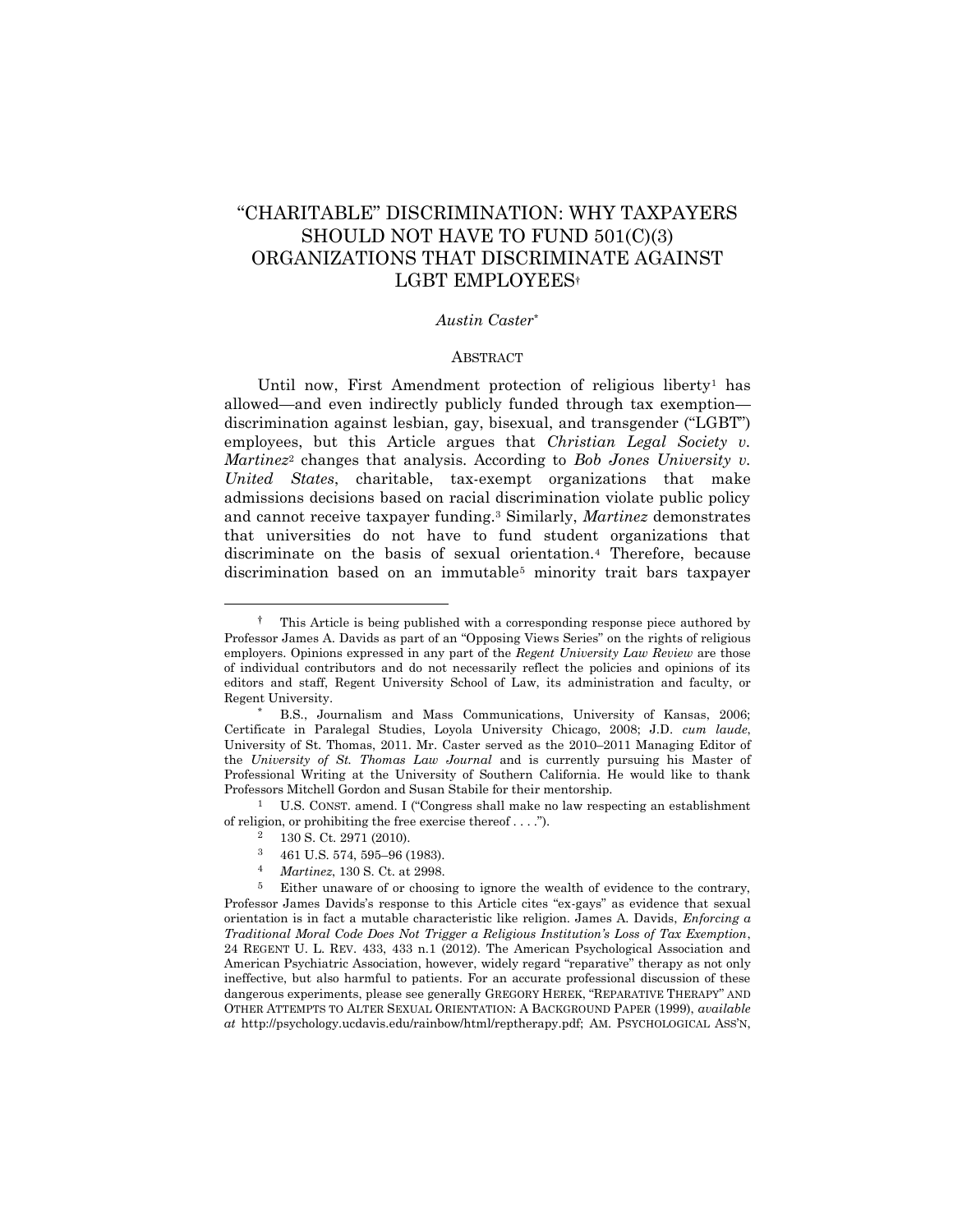funding in one instance, this Article argues it should also in the other. Private organizations will continue to be allowed to discriminate, but if they do, they should no longer receive public funding through taxexempt status, taxpayer-funded federal loans, and tax-deductible donations.

### <span id="page-1-0"></span>**INTRODUCTION**

For fifteen years, Lucinda Naylor served as the artist-in-residence for the Basilica of St. Mary in Minneapolis, Minnesota, creating artwork for church banners and publications.<sup>6</sup> After the Knights of Columbus— "the world's foremost Catholic fraternal benefit society"7—mailed out 400,000 DVDs to Minnesota residents calling for a constitutional amendment banning same-sex marriage just before the 2010 midterm elections, however, Naylor decided to use her talents to take a stand.<sup>8</sup> Naylor peacefully protested and raised awareness for marriage equality by creating a sculpture out of the unwanted DVDs she collected from parishioners.<sup>9</sup> Two days after she commenced the project, though, Naylor received a suspension from her job, what she believed to be a "kind word for termination."<sup>10</sup>

Whereas the church had a legitimate argument that Naylor directly took a stand against Catholic social teaching and, thus, against her employer's mission, Laine Tadlock was terminated from Benedictine University in Springfield, Illinois for something thousands of Americans do each week: putting her wedding announcement in the newspaper.<sup>11</sup>

9 *Id.*

APPROPRIATE THERAPEUTIC RESPONSES TO SEXUAL ORIENTATION (2009), *available at*  http://www.apa.org/pi/lgbt/resources/therapeutic-response.pdf; *Sexual Orientation*, AM. PSYCHIATRIC ASS'N, http://www.healthyminds.org/More-Info-For/GayLesbianBisexuals. aspx (last visited Apr. 6, 2012).

<sup>6</sup> Jim Spencer, *Job on Line over DVD Protest*, STAR TRIB., Sept. 28, 2010, at 1B.

<sup>7</sup> *Learn About Us*, KNIGHTS OF COLUMBUS, http://www.kofc.org/un/en/about/index. html (last visited Apr. 6, 2012). Though many reports and opinions suggest that the Catholic Church sent out the DVDs, fairness requires it be noted that, though the Knights of Columbus roots its mission in Catholic Social Teaching, the two are actually separate entities. *See* Carl A. Anderson, *Ethics and Profitability*, KNIGHTS COLUMBUS (May 1, 2010), http://www.kofc.org/un/en/columbia/detail/2010\_05\_ethics.html. Like the Catholic Church, however, the Knights of Columbus organization does enjoy tax-exempt status. Letter from Harold N. Toppall, Chief, Projects Branch 2, Exempt Orgs. Div., Internal Revenue Serv., to Knights of Columbus Supreme Council (Oct. 15, 1998), *available at* http://www.kofc-or.org/ Forms/2010%20annual%20tax%20filing%20packet.pdf. In any case, the Catholic Church had a large hand in the production and distribution of the DVD in Minnesota along with the Knights of Columbus. Mary Jane Smetanka, *Catholics to Get DVDs Opposing Gay Marriage*, STAR TRIB., Sept. 22, 2010, at 1A.

<sup>8</sup> Spencer, *supra* not[e 6.](#page-1-0)

<sup>10</sup> *Id.*

<sup>11</sup> Dave Bakke, *Women's Wedding Announcement Irks Benedictine*, ST. J.-REG., Nov. 10, 2010, at 1.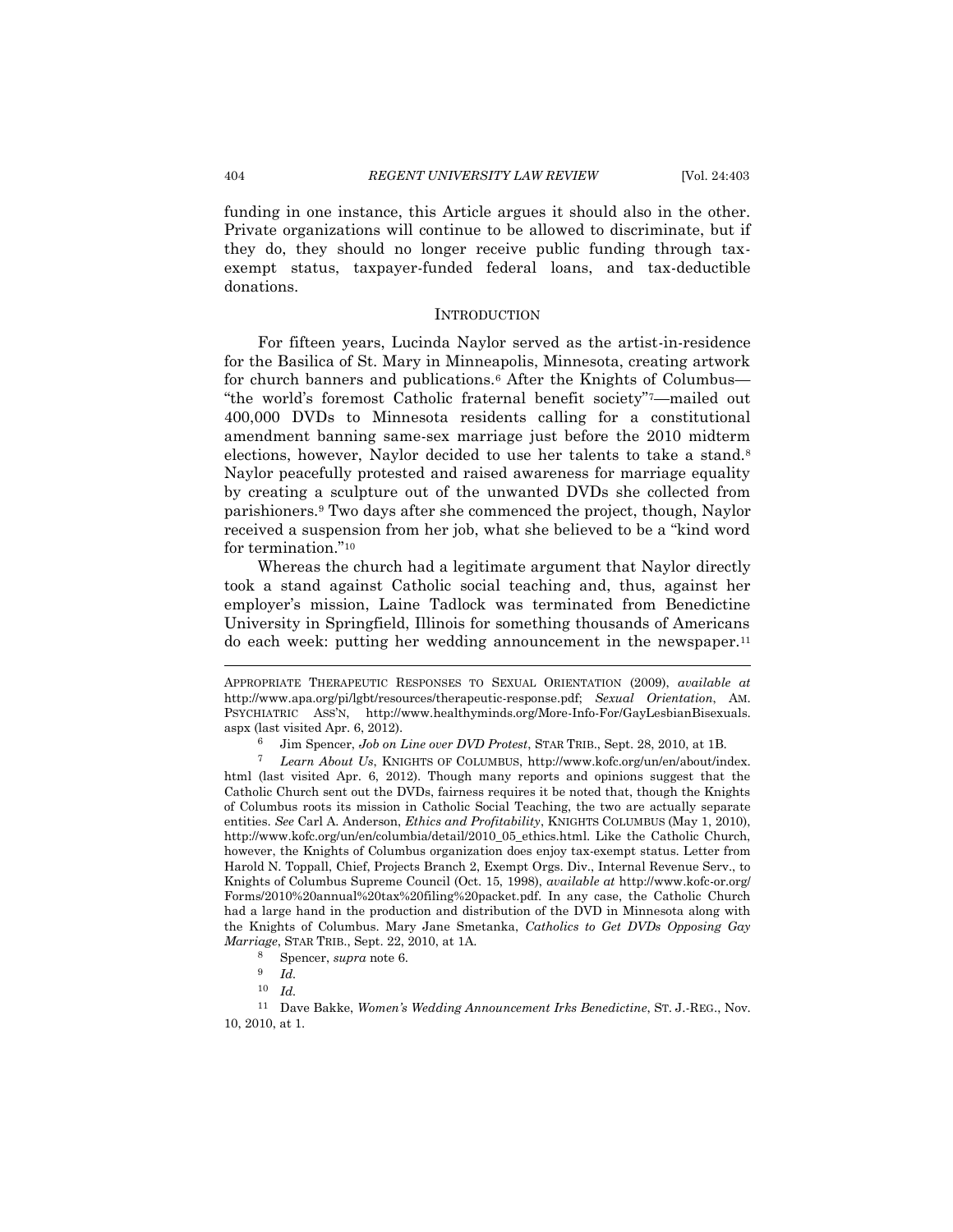Tadlock, who served as the director of Benedictine's education program, was upfront with her employer about her sexual orientation from the beginning of her employment, and the university even knew when her wedding would take place.<sup>12</sup> Yet, after her announcement that listed Benedictine as her employer was published in *The State Journal-Register*, Tadlock left her position.<sup>13</sup> Though the university alleged she resigned—a claim Tadlock disputed—Benedictine President William Carroll wrote, "By publicizing the marriage ceremony in which she participated in Iowa she has significantly disregarded and flouted core religious beliefs which, as a Catholic institution, it is our mission to uphold."<sup>14</sup>

<span id="page-2-1"></span>Still other cases further blur the line between what is speaking out against an employer's mission and what is participating in conduct fundamental to one's immutable identity. Lisa Howe, a soccer coach at Belmont University in Tennessee, got her pink slip just days after sharing with her team her excitement about expecting a child.<sup>15</sup> Belmont, a private Christian school, insisted the midyear departure was Howe's decision, but many sources on and off the campus, including her team members, were quoted as saying that she was fired or forced to resign.<sup>16</sup> Her players—thirty of whom earned Atlantic Sun All-Academic honors for their achievements on and off the field since Howe arrived in 2005—were "shocked and angered" by the dismissal.<sup>17</sup> Even religious liberties scholars would likely be appalled that a pregnant woman could get fired for privately sharing the news about something as fundamental as having a child,<sup>18</sup> especially considering coaching soccer, even at a Christian institution, is not a religious sacrament.

<span id="page-2-0"></span><sup>12</sup> *Id.*

<sup>13</sup> *Id.*

<sup>14</sup> *Id.*

<sup>15</sup> Pierce Greenberg, *Coach Lisa Howe's Dismissal Shocks Women's Soccer Team*, BELMONTVISION.COM (Dec. 2, 2010, 11:09 PM), http://belmontvision.com/2010/12/02/ belmont-soccer-coach-fired/.

<sup>16</sup> *Id.*

<sup>17</sup> *Id.*

<sup>18</sup> *See, e.g.*, Thomas C. Berg, *What Same-Sex-Marriage and Religious-Liberty Claims Have in Common*, 5 NW. J.L. & SOC. POL'Y 206, 226 (2010) ("To make it possible for both sides [gay-rights and religious-liberty] to live out their identities, it is necessary to compare the burdens on them."). Thomas C. Berg is the James L. Oberstar Professor of Law and Public Policy at the University of St. Thomas School of Law and a noted religious liberties scholar. According to his faculty biography, "Berg has established himself as one of the leading scholars of law and religion in the United States. He has written approximately 60 articles in law reviews and religion journals on religious freedom, constitutional law, and the role of religion in law, politics and society." He has also "received the Religious Liberty Defender of the Year Award from the Christian Legal Society in 1996" and "the Alpha Sigma Nu Book Award (2004) from the Association of Jesuit Colleges and Universities, for the Religion and the Constitution casebook, and the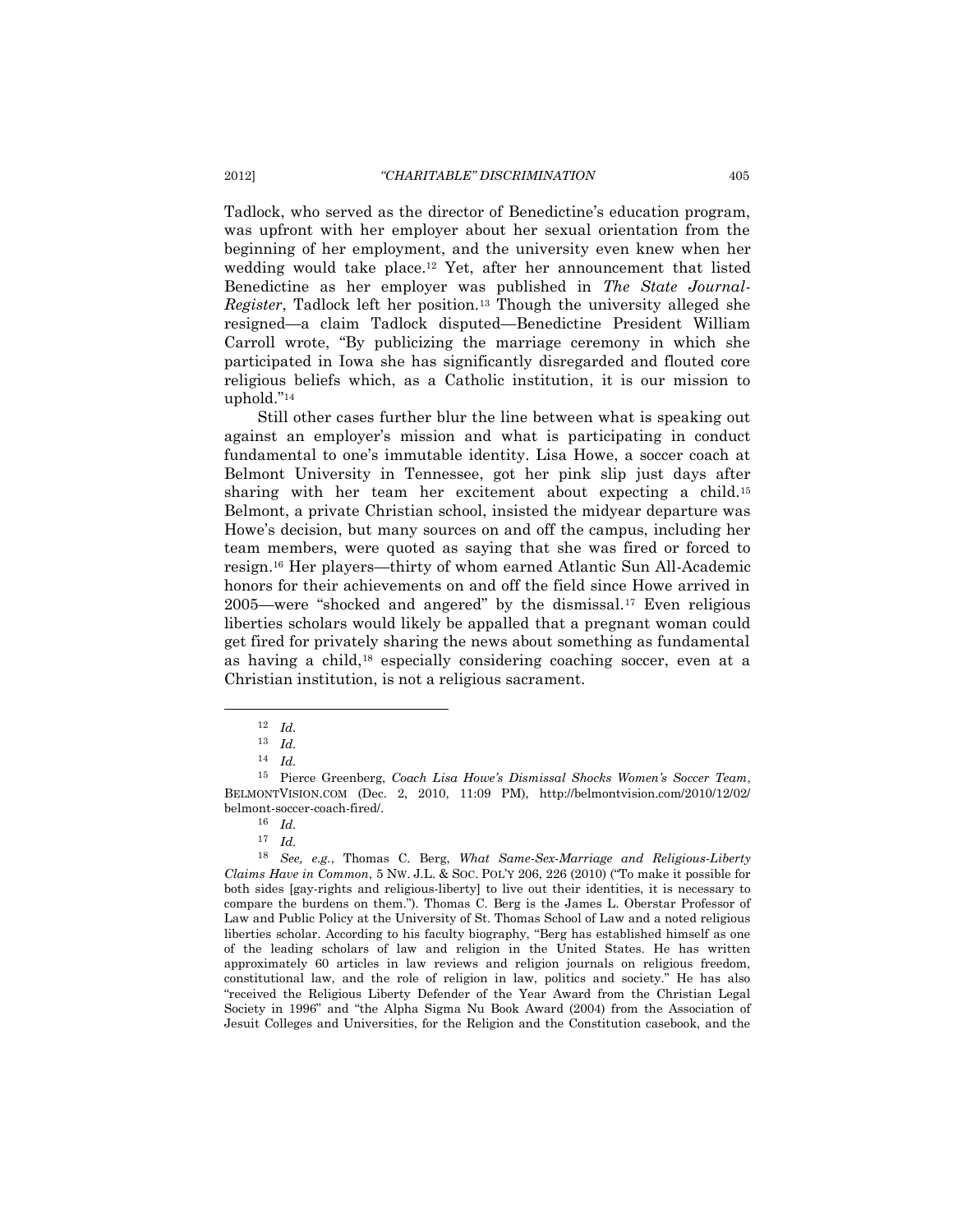<span id="page-3-1"></span><span id="page-3-0"></span>At least two of these firings seem completely unwarranted, but the commonality—and why they are all permissible under Title VII of the Civil Rights Act of 1964<sup>19</sup> and the employment at will doctrine—is the fact that these employees were lesbians. Title VII does not include sexual orientation as a protected class. <sup>20</sup> So, in the forty-nine states that follow the employment-at-will doctrine, $21$  an employee can be fired at any time, for any (or no) reason at all, unless the state legislature enacts, for example, a sexual-orientation-specific non-discrimination statute.<sup>22</sup> Though the stories of Naylor, Tadlock, and Howe are only a few examples of targeted discrimination that LGBT employees face.<sup>23</sup> taxpayers currently have no choice but to subsidize these actions. Under the Internal Revenue Code, organizations deemed "charitable" receive  $tax-exempt status<sup>24</sup>$  and individuals who donate to these organizations

<sup>19</sup> Civil Rights Act of 1964, Pub. L. No. 88-352, § 702, 78 Stat. 241, 255 (codified as amended at 42 U.S.C. § 2000e-1 (2006)).

 $20 \& 2000e-2(a)(1)$ .

<sup>21</sup> Montana's "just cause" statute makes it the only state that does not strictly adhere to the employment at will doctrine. *See* MONT. CODE ANN. § 39-2-904 (2011); Rachel Arnow-Richman, *Just Notice: Re-Reforming Employment at Will*, 58 UCLA L. REV. 1, 16 (2010); *The At-Will Presumption and Exceptions to the Rule*, NAT'L CONF. ST. LEGISLATURES, http://www.ncsl.org/issues-research/employment-working-families/at-willemployment-overview.aspx (last visited Apr. 6, 2012).

<sup>22</sup> 82 AM. JUR. 2D *Wrongful Discharge* § 1 (2003) ("'Employment at will' is a term used to mean that an employer may discharge an employee without restriction, that is, for any reason or for no reason, without incurring any liability to the employee, as long as the reason for the discharge does not violate public policy.").

<sup>23</sup> *See, e.g.*, JODY L. HERMAN, WILLIAMS INST., THE COST OF EMPLOYMENT DISCRIMINATION AGAINST TRANSGENDER RESIDENTS OF MASSACHUSETTS (2011), *available at* http://williamsinstitute.law.ucla.edu/wp-content/uploads/Herman-MA-TransEmp Discrim-Apr-2011.pdf; CHRISTY MALLORY ET AL., WILLIAMS INST., EMPLOYMENT DISCRIMINATION AGAINST LESBIAN, GAY, BISEXUAL, AND TRANSGENDER PEOPLE IN OKLAHOMA (2011), *available at* http://williamsinstitute.law.ucla.edu/wp-content/uploads/ Mallory-Herman-Badgett-OK-Emp-Discrim-Jan-2011.pdf; CLIFFORD ROSKY ET AL., WILLIAMS INST., EMPLOYMENT DISCRIMINATION AGAINST LGBT UTAHNS (2011), *available at* http://williamsinstitute.law.ucla.edu/wp-content/uploads/Rosky-Mallory-Smith-Badgett-Utah-Emp-Discrim-Jan-11.pdf; BRAD SEARS & CHRISTY MALLORY, WILLIAMS INST., DOCUMENTED EVIDENCE OF EMPLOYMENT DISCRIMINATION & ITS EFFECTS ON LGBT PEOPLE (2011), *available at* http://williamsinstitute.law.ucla.edu/wp-content/uploads/ Sears-Mallory-Discrimination-July-2011.pdf; BRAD SEARS & CHRISTY MALLORY, WILLIAMS INST., EVIDENCE OF EMPLOYMENT DISCRIMINATION ON THE BASIS OF SEXUAL ORIENTATION IN STATE AND LOCAL GOVERNMENT: COMPLAINTS FILED WITH STATE ENFORCEMENT AGENCIES 2003–2007 (2011), *available at* http://williamsinstitute.law.ucla.edu/wp-content/ uploads/Sears-Mallory-DiscriminationComplaintsReport-July-2011.pdf.

<sup>24</sup> I.R.C. § 501(a), (c)(3) (2006).

John Courtney Murray Award from DePaul University College of Law for scholarly and other contributions to church-state studies." *See id.* at 206; *School of Law: Faculty Biography of Professor Thomas C. Berg*, UNIV. ST. THOMAS, http://www.stthomas.edu/law/ facultystaff/faculty/bergthomas/ (last visited Apr. 6, 2012).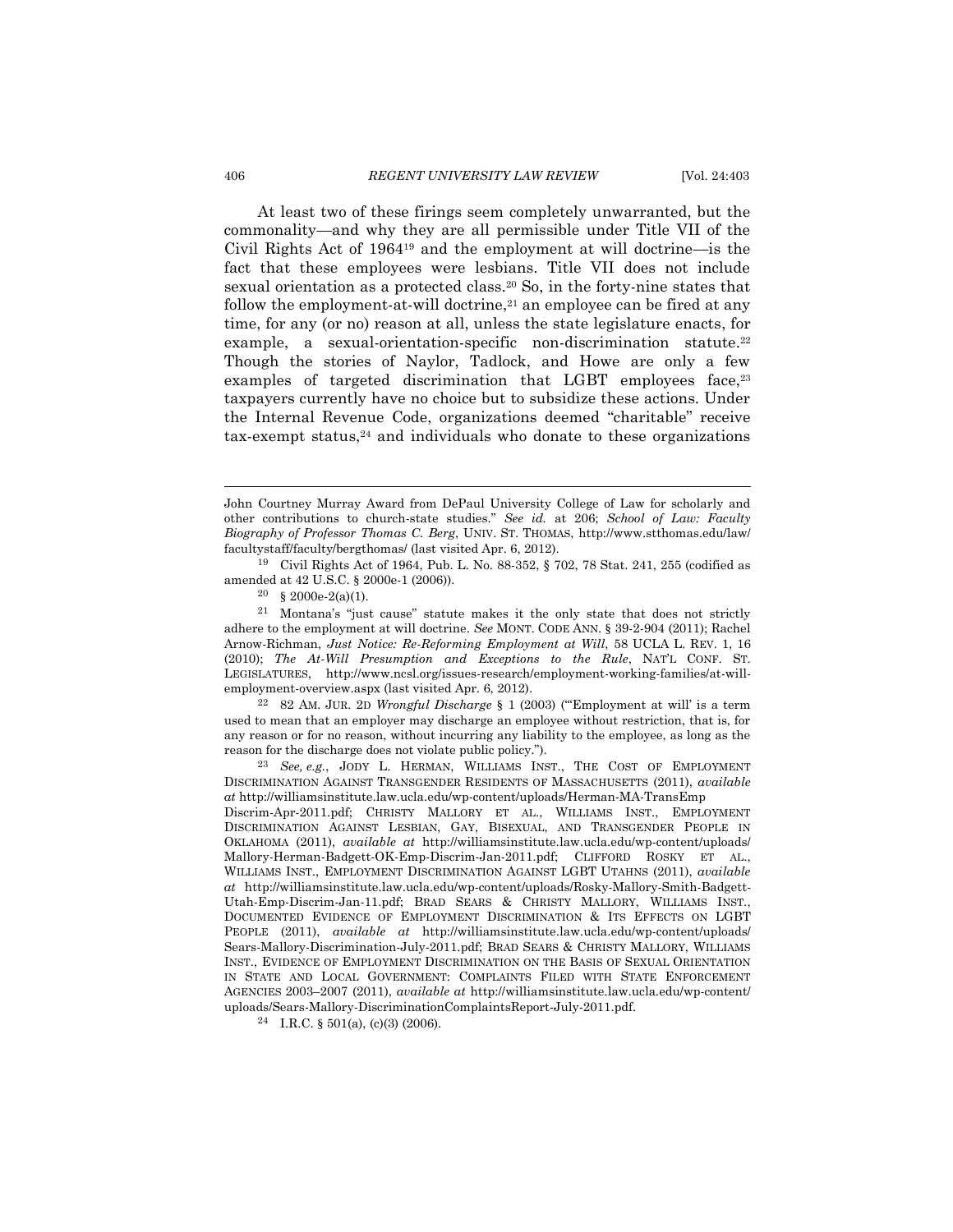can also correspondingly deduct qualifying contributions from their own incomes. 25

Because these charitable organizations—even if they are private schools—do not have to pay taxes, they receive a benefit from our entire society, even from those taxpayers who believe in equality. While discrimination by tax-exempt organizations in a racial context will lead to the revocation of a charitable organization's tax-exempt status because racial discrimination has been held to violate public policy,<sup>26</sup> only recently has protection for the LGBT community evolved.<sup>27</sup> Though other minorities have received federal protection from employment discrimination under Title VII of the Civil Rights Act of 1964,<sup>28</sup> the Age Discrimination in Employment Act,<sup>29</sup> and the Pregnancy Discrimination Act,<sup>30</sup> no "governmental declaration" has evidenced that discrimination on the basis of sexual orientation violates public policy, something required to revoke tax-exempt status.<sup>31</sup> That may soon change, however,

<sup>28</sup> 42 U.S.C. § 2000e-2(a) (2006) (prohibiting employment discrimination on the basis of race, color, religion, sex, or national origin).

<sup>29</sup> Age Discrimination in Employment Act of 1967, Pub. L. No.  $90-202$ , §  $4(a)$ , 81 Stat. 602, 602–03 (codified as amended at 29 U.S.C. § 623(a) (2006)) (prohibiting employment discrimination based on age).

<sup>30</sup> The Pregnancy Discrimination Act modified the definitions of "because of sex" and "on the basis of sex" from the Civil Rights Act of 1964 to include "because of or on the basis of pregnancy, childbirth, or related medical conditions." Pregnancy Discrimination Act, Pub. L. No. 95-555, § 1, 92 Stat. 2076, 2076 (1978) (codified as amended at 42 U.S.C. § 2000e(k) (2006)).

<sup>31</sup> *See* Bob Jones Univ. v. United States, 461 U.S. 574, 586 (1983) ("[E]ntitlement to tax exemption depends on meeting certain common-law standards of charity—namely, that an institution seeking tax-exempt status must serve a public purpose and not be contrary to established public policy."); Tank Truck Rentals, Inc. v. Comm'r, 356 U.S. 30, 33–34 (1958) ("[D]eductibility . . . is limited to expenses that are both ordinary and necessary to carrying on the taxpayer's business. . . . A finding of 'necessity' cannot be

<span id="page-4-0"></span><sup>&</sup>lt;sup>25</sup> I.R.C. § 170(a)(1), (c)(2) (2006).

<sup>26</sup> Bob Jones Univ. v. United States, 461 U.S. 574, 595–96 (1983).

<sup>27</sup> *See, e.g.*, Don't Ask, Don't Tell Repeal Act of 2010, Pub. L. No. 111-321, 124 Stat. 3515 (repealing 10 U.S.C. § 654 (2006)); Matthew Shepard and James Byrd, Jr. Hate Crimes Prevention Act, Pub. L. No. 111-84, §§ 4701–4713, 123 Stat. 2190, 2835–44 (2009) (codified as amended in scattered sections of Titles 18, 28, and 42 of the U.S.C.); Christian Legal Soc'y v. Martinez, 130 S. Ct. 2971, 2993, 2998 (2010) (holding that public universities "may reasonably draw a line in the sand permitting *all* organizations to express what they wish but *no* group to discriminate in membership"); Romer v. Evans, 517 U.S. 620, 624, 635–36 (1996) (holding that a Colorado constitutional amendment prohibiting "all legislative, executive or judicial action at any level of state or local government" from protecting homosexuals as a class violated the Equal Protection Clause); Perry v. Brown, No. 10-16696, slip. op. at 79–80 (9th Cir. Feb. 7, 2012) (holding that California's Proposition 8 restricting marriage to opposite-sex couples is unconstitutional as a violation of the Equal Protection Clause); Press Release, Dep't of Justice, Statement of the Attorney General on Litigation Involving the Defense of Marriage Act (Feb. 23, 2011), http://www.justice.gov/opa/pr/2011/February/11-ag-222.html (stating that the Department of Justice will no longer defend Section 3 of the Defense of Marriage Act).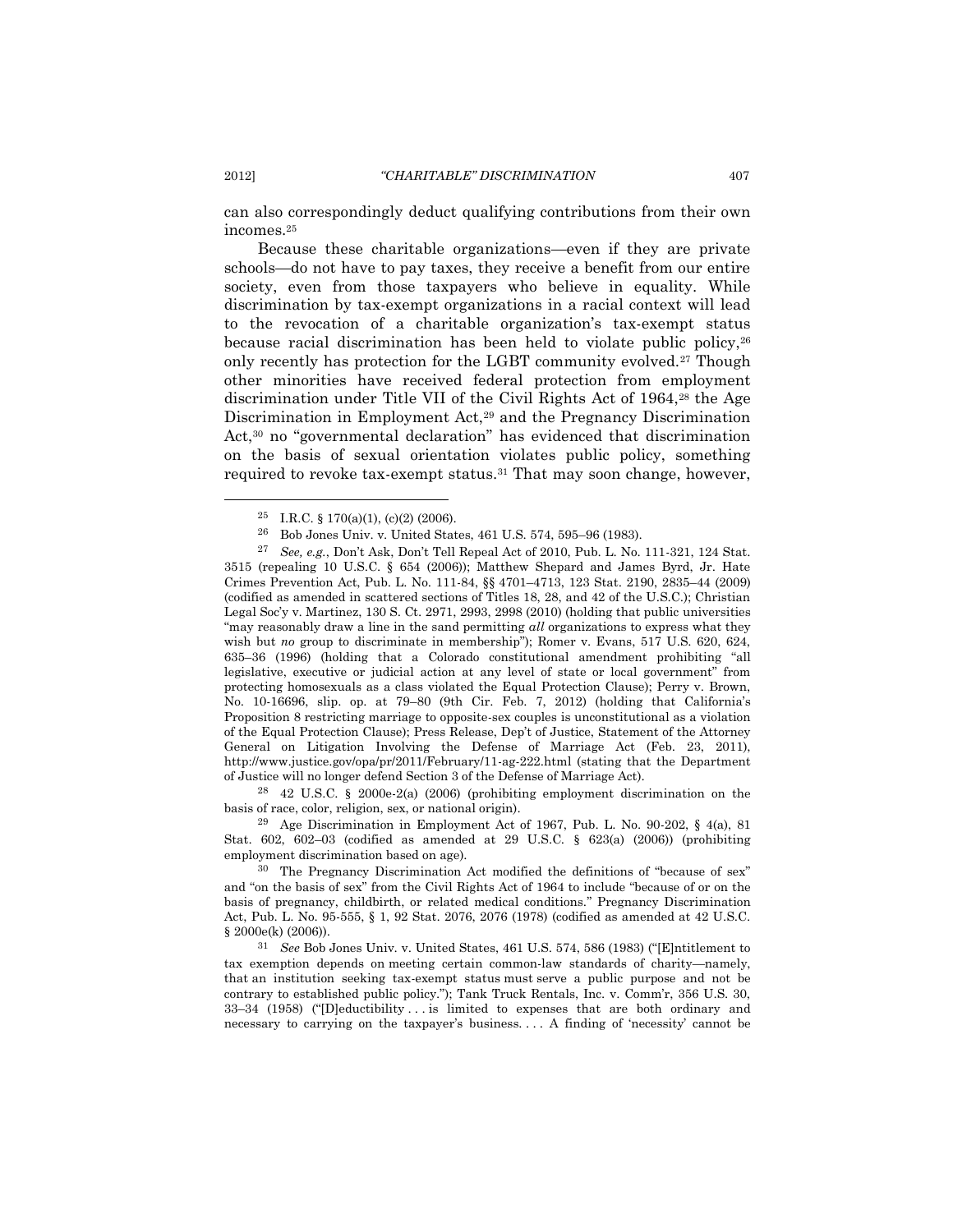as the Ninth Circuit recently held in a landmark decision, *Perry v. Brown*, that discrimination against the LGBT community in the form of a ballot initiative restricting marriage to opposite-sex couples violates the U.S. Constitution.<sup>32</sup> The Supreme Court could hear an appeal as early as 2013.<sup>33</sup>

The first Part of this Article explains how and why tax-exempt status for charitable organizations came about in the United States. The second Part applies the original intent of charitable, tax-exempt status to LGBT employment discrimination. The third Part offers a public policy analysis explaining why equal protection should at least be balanced equally with religious liberty when those interests conflict. The fourth Part analyzes case law regarding discrimination and tax-exempt status and shows how *Martinez* in particular evolves the debate. The fifth and final Part analyzes how other countries have handled constitutional conflicts between equal protection and religious freedom and discusses what the United States should learn from the way these countries balance these important rights.

# I. HISTORY OF CHARITABLE TAX EXEMPTION

# <span id="page-5-0"></span>*A. How Did Tax-Exempt Status Come About?*

In the United States, the first modern reference to tax exemption for charitable organizations appeared in an 1894 tax law.<sup>34</sup> It provided, "[N]othing herein contained shall apply . . . to corporations, companies, or associations organized and conducted solely for charitable, religious, or educational purposes."<sup>35</sup> The corresponding deduction for taxpayers who donate to these organizations first appeared in 1917.<sup>36</sup> Most of the requirements to receive tax-exempt status dealt more with procedure

made, however, if allowance of the deduction would frustrate sharply defined national or state policies proscribing particular types of conduct, evidenced by some governmental declaration thereof.") (citations omitted) (citing Comm'r v. Heininger, 320 U.S. 467, 473 (1943)).

<sup>32</sup> Perry v. Brown, No. 10-16696, slip. op. at 79–80 (9th Cir. Feb. 7, 2012).

<sup>33</sup> *See* Maura Dolan & Carol J. Williams, *Divided Court Rejects Prop. 8*, L.A. TIMES, Feb. 8, 2012, at A1; Bob Egelko, *Prop. 8: Supreme Court May Redefine Gay Rights*, SFGATE (Feb. 12, 2012), http://www.sfgate.com/cgi-bin/article.cgi?f=/c/a/2012/02/12/MNO51N5108. DTL.

<sup>34</sup> Act of Aug. 27, 1894, ch. 349, § 32, 28 Stat. 509, 556; *see also* Michael Yaffa, *The Revocation of Tax Exemptions and Tax Deductions for Donations to 501(c)(3) Organizations on Statutory and Constitutional Grounds*, 30 UCLA L. REV. 156, 158 (1982) ("The tax exemption for [charitable] organizations originated with the income tax law enacted in 1894.").

<sup>35</sup> § 32, 28 Stat. at 556.

<sup>36</sup> War Revenue Act, ch. 63, § 1201(2), 40 Stat. 300, 330 (1917); *see also* Yaffa, *supra* not[e 34,](#page-5-0) at 158.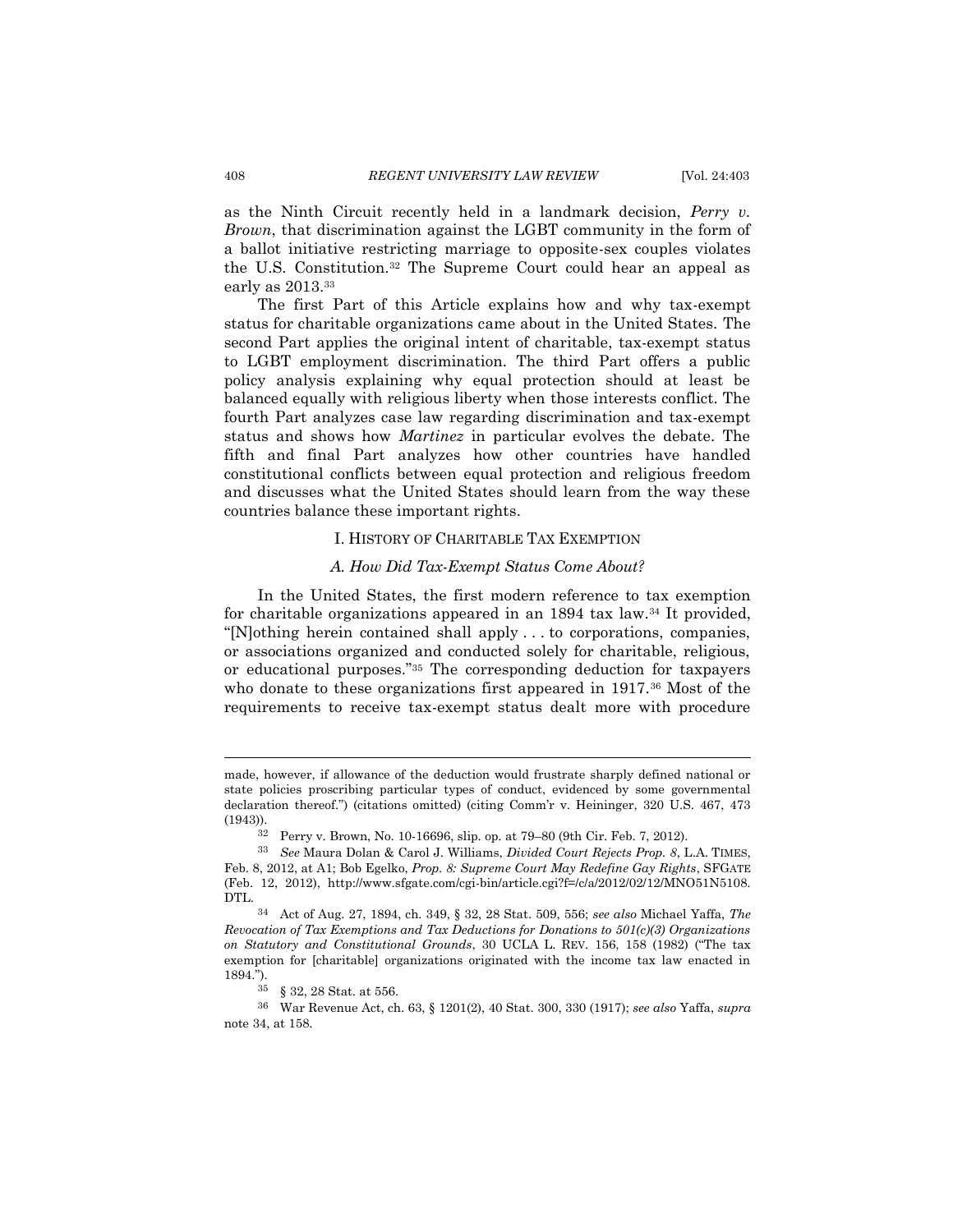than substance, making it a relatively easy and unregulated process. 37 The IRS required that "(1) the organization . . . be involved in one of the (now) eight general listed purposes [in I.R.C. Section  $501(c)(3)$ ]; (2) the organization  $\dots$  not be a profit-making unit; [and] (3) the organization . . . not be involved in 'lobbying' or other similar 'political activities.'"<sup>38</sup>

To receive tax-exempt status, the organization merely needed to submit a form to the IRS and meet both the "organizational" and "operational" tests. <sup>39</sup> Though some scholars disagree as to the rationale for charitable tax exemption and the corresponding contribution deduction for taxpayers, <sup>40</sup> one judge proffered that Congress intended to lower the standard to regulate charitable organizations as opposed to other government programs in order to "relieve[] itself of the burden of meeting public needs which in the absence of charitable activity would fall on the shoulders of the Government."<sup>41</sup> Receiving a classification as a charitable organization and the tax-exempt status that came with it was relatively routine and non-controversial until 1970.<sup>42</sup>

Prior to 1970, as long as the organization fell into one of the broad categories prescribed in the tax code,<sup>43</sup> these entities received tax-exempt status without much regard to violations of national public policy, notwithstanding the statutory or constitutional grounds on which the alleged violations were based. <sup>44</sup> Not only do charitable organizations

 $\overline{a}$ 

- <sup>40</sup> *See id.* at 159–60.
- <sup>41</sup> McGlotten v. Connally, 338 F. Supp. 448, 456 (D.D.C. 1972).
- <sup>42</sup> Yaffa, *supra* note [34,](#page-5-0) at 156–57.

<sup>43</sup> *Id.* at 157 n.6 ("Corporations, and any community chest, fund, or foundation, organized and operated exclusively for religious, charitable, scientific, testing for public safety, literary, or educational purposes, or to foster national or international amateur sports competition (but only if no part of its activities involve the provision of athletic facilities or equipment), or for the prevention of cruelty to children or animals, no part of the net earnings of which inures to the benefit of any private shareholder or individual, no substantial part of the activities of which is carrying on propaganda, or otherwise attempting, to influence legislation . . . and which does not participate in, or intervene in (including the publishing or distributing of statements), any political campaign on behalf of any candidate for public office [are exempt from taxation]." (quoting I.R.C.  $\S$  501(c)(3) (1976))).

<sup>37</sup> Yaffa, *supra* note [34,](#page-5-0) at 158.

<sup>38</sup> *Id.* at 158.

<sup>39</sup> *Id.* at 158–59 ("To meet the organizational test, the applicant must show through such means as its articles of incorporation or corporate charter that it is organized exclusively for one or more exempt purposes. To meet the operational test, the organization must satisfy the Internal Revenue Service (IRS) that it engages 'primarily in activities which accomplish one or more of such exempt purposes specified in  $501(c)(3)$ .' If more than an insubstantial part of the organization's activities are not in furtherance of an exempt purpose, then the organization will not pass the 'operational' test." (citations omitted) (citing Treas. Reg. §§ 1.501(c)(3)-1(b), (c) (1960))).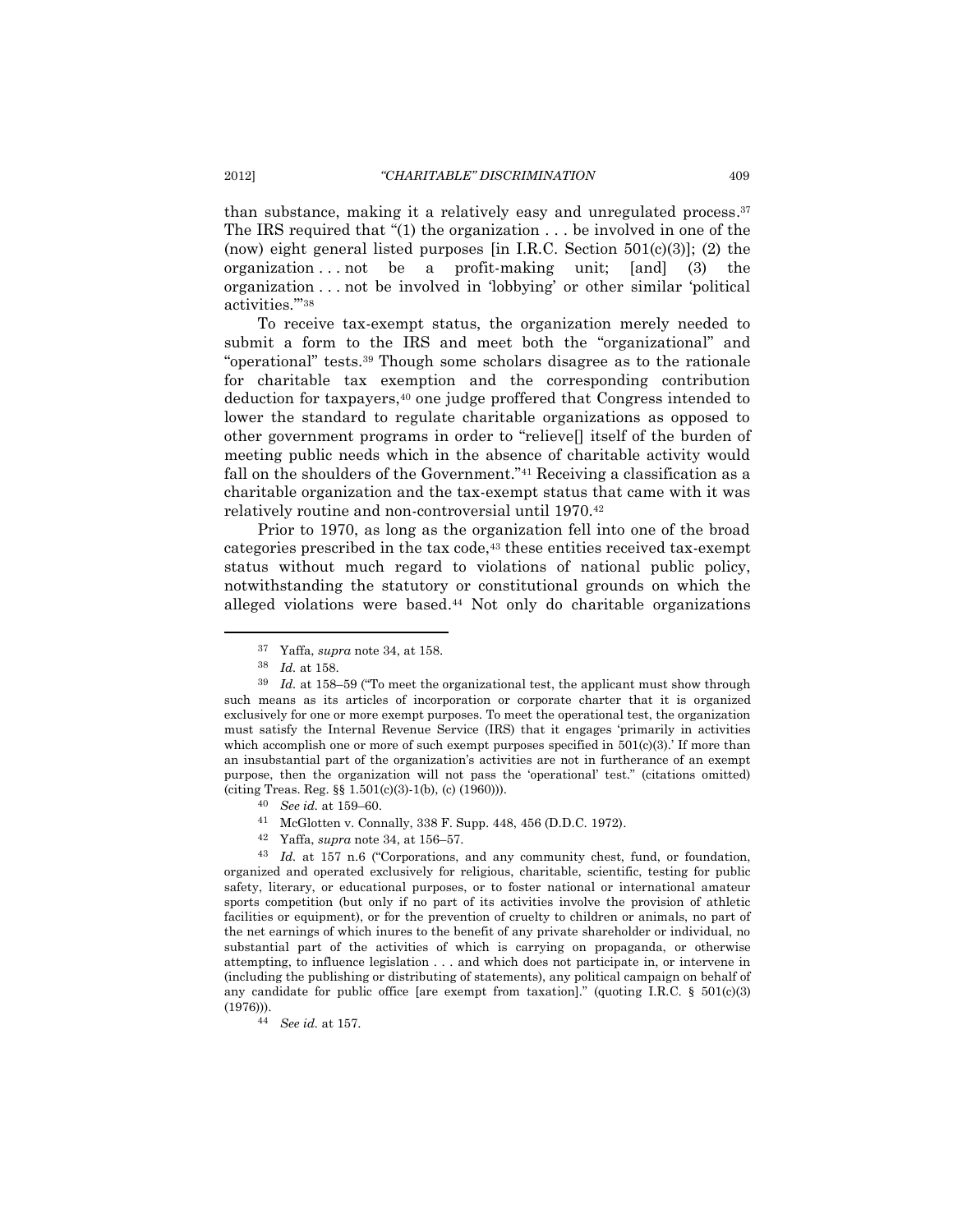receive tax-exempt status under Section 501(c)(3), Section 170(c) provides a deduction for any contribution a taxpayer makes to a charitable organization, within certain parameters. <sup>45</sup> Consequently, individuals who donate to these charitable organizations that discriminate against LGBT employees also receive a reward on their personal income taxes, a benefit intended to be reserved for causes that actually help marginalized populations, such as soup kitchens or homeless shelters.

# *B. What Makes an Organization "Charitable"?*

This Article should not be misconstrued as an attack on all religious charities because the only organizations affected by this Article's thesis would be those that actively choose to discriminate against LGBT employees or use taxpayer funding to advocate for political measures targeting minorities. The thesis does not suggest that religious organizations should have to perform same-sex marriages or photograph commitment ceremonies against their will, but it seems that the only right currently taken into account in employment discrimination cases has been religious liberty—an approach that can have devastating effects on minorities and their families.

There is no denying that many religiously affiliated organizations substantially contribute to charity—Catholic Charities being "the largest provider of social services after the federal government"46—but, in a case like the one in which a soccer coach was fired for telling her team that she was pregnant, there should be a balancing of interests when deciding whether a corporation should get to retain its tax-exempt status. Many churches donate food or provide shelter to the homeless or provide medical care for children. Even the Knights of Columbus donated "more than \$151 million to charitable needs and projects" in a single year,<sup>47</sup> but these organizations should not be able to use taxpayer funding toward projects that target marginalized populations, such as anti-marriageequality DVDs or hiring and training replacements for employees who were fired just for being gay.

This Article recognizes the value of religion in many people's lives and the services that many religious institutions provide to society, but rational minds should agree that the privilege of charitable tax exemption is being abused. Even though some  $501(c)(3)$  organizations that discriminate against LGBT employees use part of their tax-exempt

<sup>45</sup> I.R.C. § 170(a)(1), (c)(2)(B) (2006).

<sup>46</sup> Berg, *supra* not[e 18,](#page-2-0) at 224.

<sup>47</sup> *During the Past Decade, the Knights of Columbus Has Donated More than \$1.367 Billion to Charity*, KNIGHTS OF COLUMBUS, http://www.kofc676.org/what.htm (last visited Apr. 6, 2012).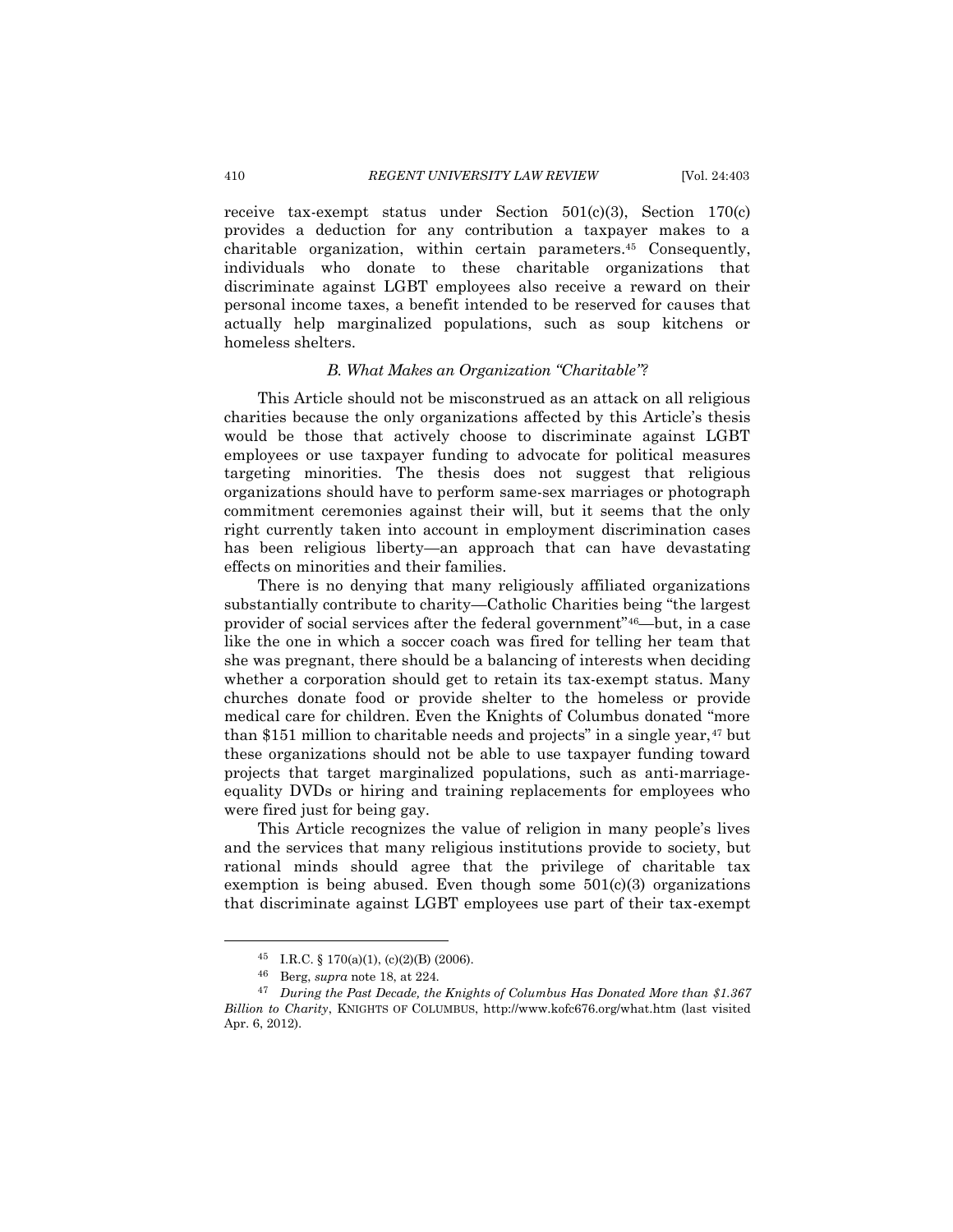donations to aid the poor and marginalized, it is still against public policy to let taxpayer money go toward causes that directly harm minorities—especially considering that the language of Section  $501(c)(3)$ itself prohibits political or lobbying activities.<sup>48</sup> Considering all things objectively, these causes do not conform to the charitable standard. Consequently, even though religious freedom will continue to be constitutionally protected, the Internal Revenue Code should not reward discriminatory organizations with tax exemptions when their actions do not conform to the charitable scrutiny test.

# II. IF THE U.S. WILL NOT ENACT FEDERAL LEGISLATION TO PROTECT LGBT EMPLOYEES, THEN TAXPAYERS SHOULD AT LEAST NOT HAVE TO FUND "CHARITABLE" ORGANIZATIONS THAT DISCRIMINATE.

As long as LGBT employees have no federal statutory protection from employment discrimination, tax-exempt status for charitable organizations that discriminate against minorities from both the state and federal government violates public policy. Federal taxpayer funds especially should benefit the *entire* nation. Even scholars who argue for religious exemptions for government employees recognize that public funds should support the entire public.<sup>49</sup>

<span id="page-8-1"></span>Allowing unfettered religious liberty to organizations funded by taxpayer money puts a substantial burden on those in favor of workplace equality that goes beyond monetary terms. For example, under the U.S. military's "Don't Ask, Don't Tell" policy,<sup>50</sup> nearly 3,700 active-duty soldiers were discharged between 2004 and 2009 alone.<sup>51</sup> Discharging these soldiers and recruiting and training their replacements cost American taxpayers more than \$193 million, or about \$52,800 per troop.<sup>52</sup> According to a report from the Government Accountability Office, "[A]bout 39% of the service members separated under the policy

<span id="page-8-0"></span> $48$  I.R.C. §  $501(c)(3)$  (2006).

<sup>49</sup> Robin Fretwell Wilson, *Insubstantial Burdens: The Case for Government Employee Exemptions to Same-Sex Marriage Laws*, 5 NW J.L. & SOC. POL'Y 318, 319 (2010) ("Some are willing to exempt both individuals and groups who object for religious reasons to facilitating a same-sex marriage so long as they perform no government functions and receive no public funds.").

<sup>50</sup> The policy was enacted in 1993 as a compromise under President Bill Clinton after the Department of Defense's 1982 policy stating that homosexuality was "incompatible with military service" garnered so much support that a gay naval officer was brutally murdered. *See* Sam Jameson, *U.S. Sailor Sentenced to Life Imprisonment in Murder*, TECH, May 28, 1993, at 2; *see also* Sharon E. Debbage Alexander & Kathi S. Wescott, *Repeal of "Don't Ask, Don't Tell:" A Smooth Transition*, 15 WASH. & LEE J. CIVIL RTS. & SOC. JUST. 129, 129 (2008).

<sup>51</sup> Andrew Tilghman, *Report: More than \$193M Spent on 'Don't Ask, Don't Tell*,*'*  USA TODAY (Jan. 23, 2011, 2:31 PM), http://www.usatoday.com/news/military/2011-01-21 military-cost\_N.htm.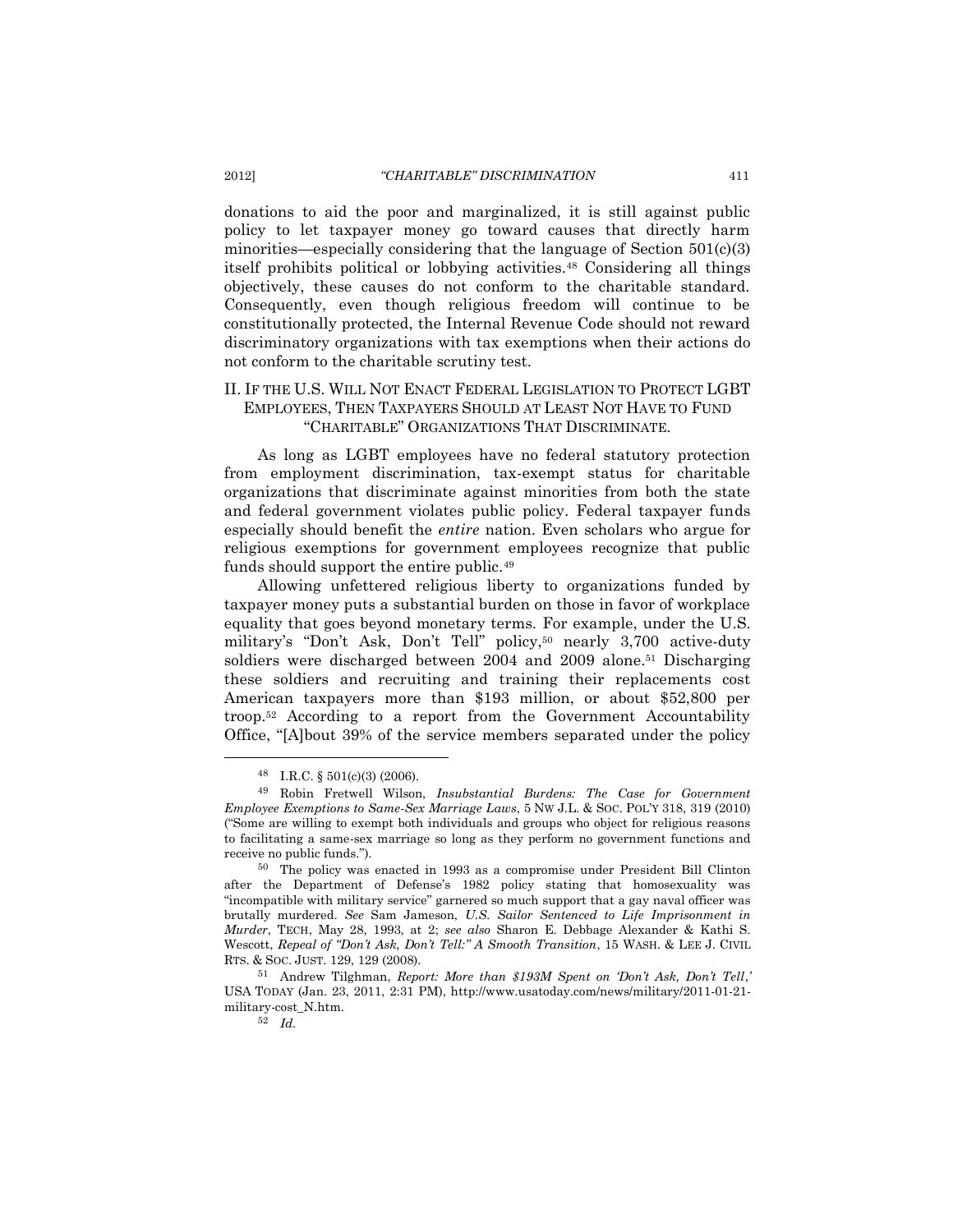held 'critical occupations,' such as infantryman and security forces."<sup>53</sup> About 98% of the troops discharged were enlisted, and of those, approximately 67% had served less than two years.<sup>54</sup> Additionally, some of the discharged soldiers had critical language skills, such as Arabic or Chinese,<sup>55</sup> losses that cannot be measured in terms of money.

Detractors might argue that many taxpayers do not want their tax dollars supporting wars overseas, but they are not allowed to stop paying taxes,<sup>56</sup> so taxpayers in favor of LGBT employment equality should be treated no differently. Though it is true that not all taxpayers agree with the decisions of the Department of Defense, the military does defend the entire country. When taxpayer money goes to organizations that discriminate against LGBT employees, taxpayers are forced to support organizations that not only prevent equal access to a public good but also actively try to take it away from others.<sup>57</sup>

Consequently, *Arizona Christian School Tuition Organization v. Winn*, a 2011 case in which the Supreme Court denied a group of taxpayers' challenge to a religious school voucher program because they lacked standing,<sup>58</sup> is not binding in this context because, here, taxpayers do have standing. Even if  $501(c)(3)$  charitable organization exemptions were not considered "governmental expenditures,"<sup>59</sup> discriminatory organizations like Liberty University, which was founded by fundamentalist Baptist minister Jerry Falwell, received almost half a billion dollars in federal financial aid last year.<sup>60</sup>

When a discriminatory firing occurs, courts do not even balance the hardships faced by religious organizations against the hardships faced by LGBT employees, as many rational religious liberties scholars

<sup>53</sup> *Id.*; U.S. GOV'T ACCOUNTABILITY OFFICE, GAO 11-170, MILITARY PERSONNEL: PERSONNEL AND COST DATA ASSOCIATED WITH IMPLEMENTING DOD'S HOMOSEXUAL CONDUCT POLICY 10 (2011).

<sup>54</sup> Tilghman*, supra* note [51.](#page-8-0)

<sup>55</sup> *Id.*

<sup>56</sup> *See, e.g.*, Welch v. United States, 750 F.2d 1101, 1106 (1st Cir. 1985) (holding that war objectors who deducted "war tax" credits from their tax returns did so in clear violation of the law).

<sup>57</sup> For example, the Catholic Church using taxpayer funds to send out antimarriage-equality DVDs. *See* Spencer, *supra* note [6.](#page-1-0)

<sup>58</sup> 131 S. Ct. 1436, 1440 (2011).

<sup>59</sup> *Id.* at 1447.

<sup>60</sup> *See* Liz Barry, *Liberty Tops State in Federal Aid for Its Students: Online Enrollment Spurs Big Increase in Assistance*, NEWS & ADVANCE (Mar. 27, 2011), http:// www2.newsadvance.com/news/2011/mar/27/liberty-tops-state-federal-aid-its-students-ar-929147/; Alex Pareene, *Evangelical Liberty University Received Half a Billion Dollars in Federal Aid Money*, SALON.COM (Apr. 5, 2011, 11:45 AM), http://www.salon.com/ life/education/index.html?story=/politics/war\_room/2011/04/05/liberty\_university\_federal\_ money.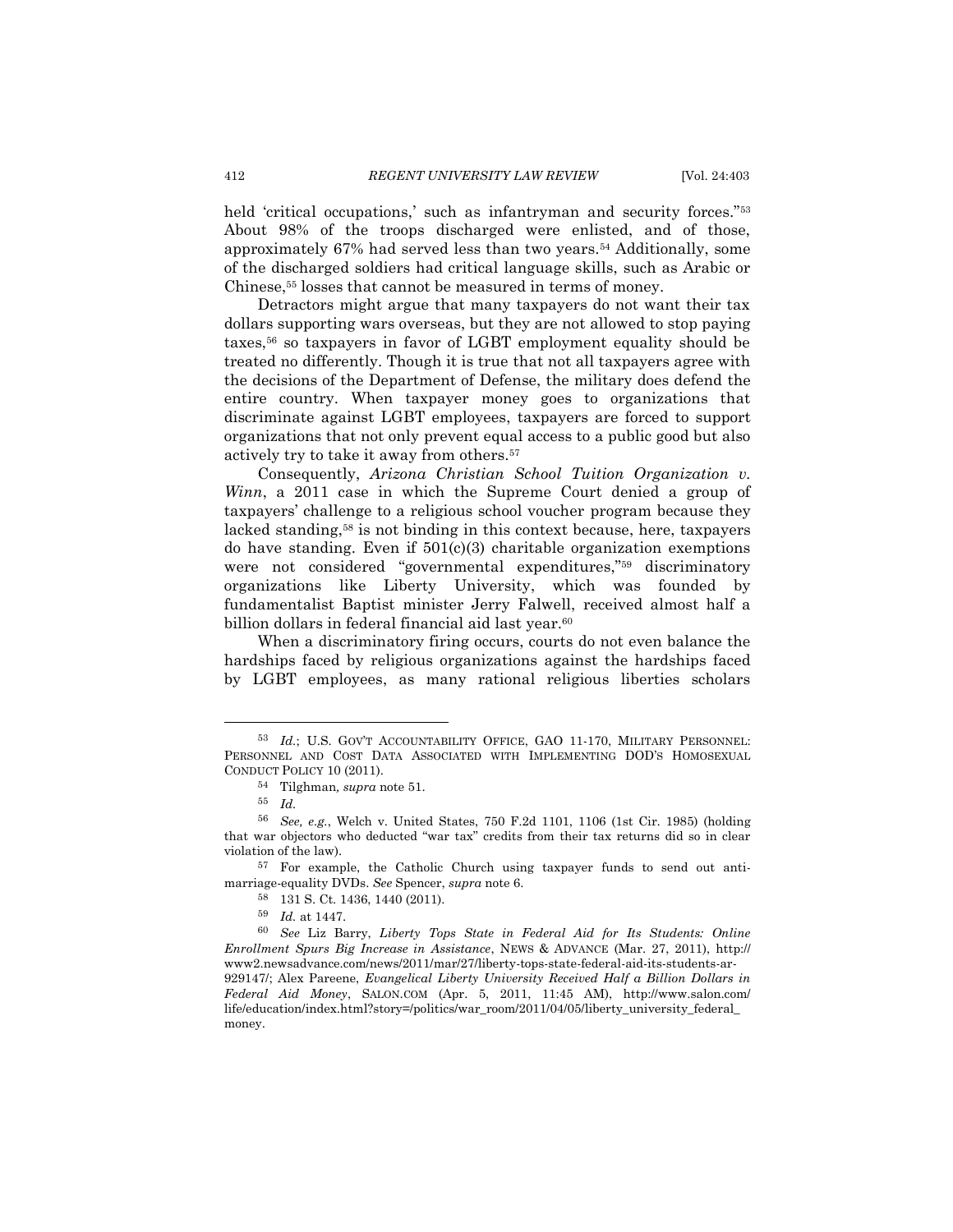suggest they should do in other contexts. <sup>61</sup> These scholars reasonably argue that religious employees who do not want to perform same-sex marriages should get a hardship exception only when there is not another justice of the peace, photographer, or government clerk issuing marriage licenses available because this alone would not create a barrier to same-sex couples' rights.<sup>62</sup> This strategy would take both sides' harms into consideration:

<span id="page-10-0"></span>Cabining the ability to object to only those situations when no hardship for same-sex couples would result is principled: the state should not confer the right to marry with one hand and then take it back with the other by enacting broad, unqualified religious objections that could operate to bar same-sex couples from marrying.<sup>63</sup>

In the context of employment discrimination used to preserve religious liberties, however, no balance of competing interests occurs. Currently, in many states, religious employers can fire LGBT employees without fear of any recourse<sup>64</sup> and then use taxpayer money to hire and train replacements. <sup>65</sup> In these cases, because courts do not balance the competing interests of equal protection and religious liberty, discriminatory organizations receive a windfall.

Not only does unfettered religious liberty to discriminate against LGBT workers in hiring and firing practices unfairly burden taxpayers who are in favor of equality, it also prevents the LGBT employees themselves from having equal access to employment. LGBT employees getting fired simply for living their lives without "walking on eggshells" does not compare to getting transferred to a different department or finding another photographer in a free exercise case concerning a religious exemption. This Article respects and does not advocate eliminating the ministerial exception,<sup>66</sup> but an administrative or coaching job does not involve religious sacraments, and the public can differentiate between laypersons and those speaking on behalf of the church.

<sup>61</sup> *See*, *e.g.*, Letter from Robin Fretwell Wilson et al. to Chet Culver, Governor of the State of Iowa (July 9, 2009) ("[O]ur aim is to define a "middle way" where both equality in marriage and religious liberty can be honored and respected."); *see also* Berg, *supra* note [18,](#page-2-0) at 226; Wilson, *supra* not[e 49,](#page-8-1) at 331.

<sup>62</sup> Wilson, *supra* not[e 49,](#page-8-1) at 331 n.70, 333; Letter from Wilson, *supra* note [61.](#page-10-0)

<sup>63</sup> Wilson, *supra* not[e 49,](#page-8-1) at 334–35.

<sup>64</sup> *See supra* notes [21](#page-3-0)–[22](#page-3-1) and accompanying text.

<sup>65</sup> Because charitable religious organizations are tax-exempt under Section  $501(c)(3)$ , they can use money that they would otherwise have to pay in taxes to hire and train these replacements.

<sup>66</sup> The "ministerial exception" for religious employers was recently reaffirmed by the Supreme Court in *Hosanna-Tabor Evangelical Lutheran Church & School v. EEOC*, 132 S. Ct. 694, 707 (2012) (concluding that the ministerial exception is grounded in the First Amendment).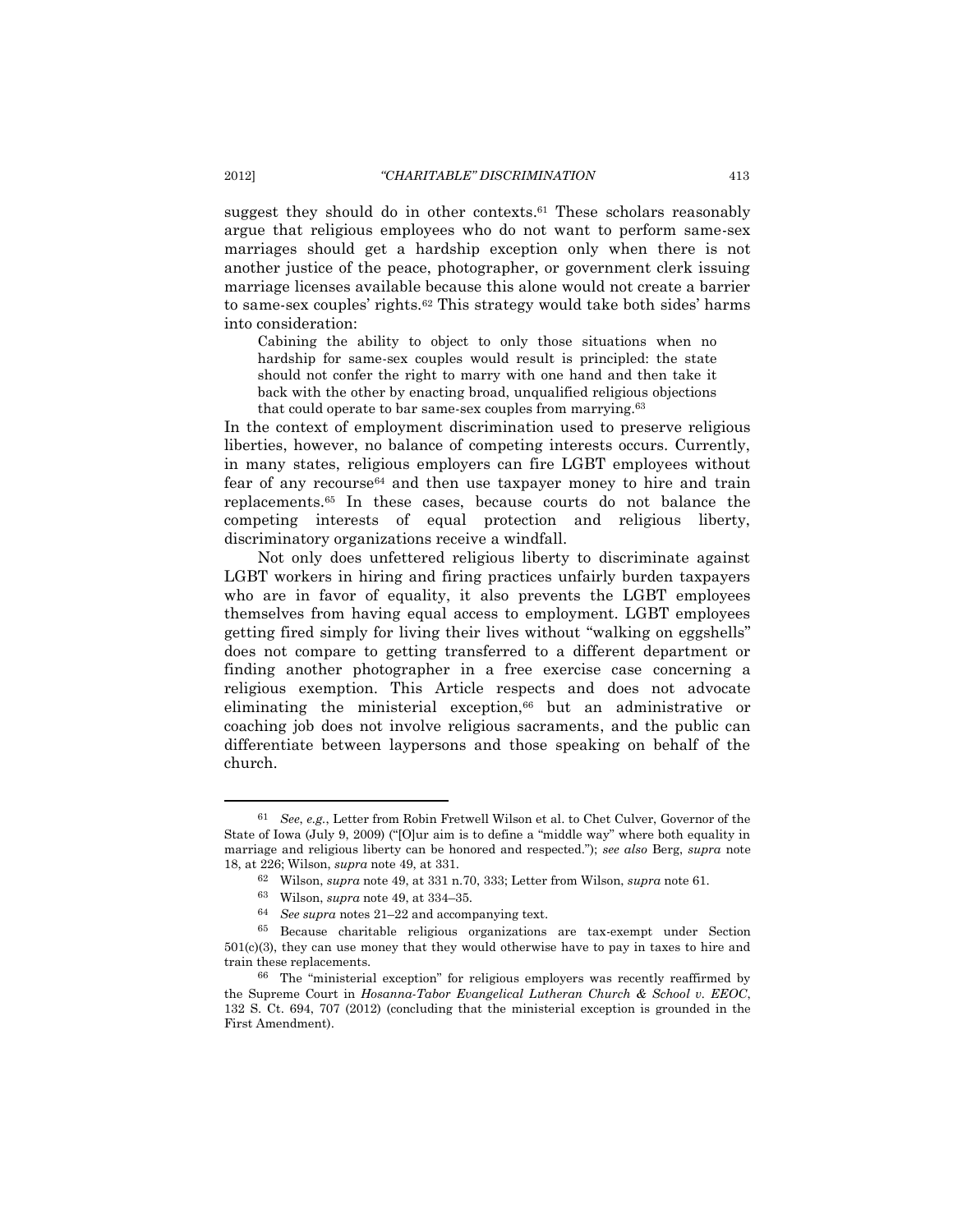# III. CONFLICTING CONSTITUTIONAL RIGHTS: RELIGIOUS FREEDOM V. EQUAL PROTECTION

### *A. Religious Freedom Under the First Amendment*

While religious freedom is protected under the First Amendment,<sup>67</sup> as the Supreme Court held in *United States v. Lee*, even constitutional amendments have rational limitations.<sup>68</sup> For example, the Second Amendment guarantees the right to bear arms,<sup>69</sup> but reasonable individuals would agree that this right should not be extended to the mentally ill or to minors under ten-years-old.<sup>70</sup> Hate speech may be allowed under the First Amendment, <sup>71</sup> but even the freedom of speech stops short of falsely yelling "Fire!" in a crowded theater.<sup>72</sup>

If a gun-toting, mentally-ill toddler seems beyond the realm of possibility, consider the facts of *Employment Division v. Smith*, a case in which drug rehabilitation counselors appealed a denial of unemployment benefits all the way to the Supreme Court after they were fired for using a powerful psychedelic drug called peyote for religious purposes.<sup>73</sup> If drug counselors could use illegal drugs for religious reasons, what would stop semi-truck drivers from doing the same? The Bible condones many dubious acts that the law does not encourage or protect, such as slavery, genocide, polygamy, misogyny, and spousal abuse.<sup>74</sup> Even constitutional rights have limits that must be balanced against other rights. Religious

<span id="page-11-0"></span><sup>67</sup> U.S. CONST. amend. I ("Congress shall make no law . . . prohibiting the free exercise [of religion].").

<sup>68</sup> 455 U.S. 252, 259 (1982) ("To maintain an organized society that guarantees religious freedom to a great variety of faiths requires that some religious practices yield to the common good.").

<sup>69</sup> U.S. CONST. amend. II ("A well regulated Militia, being necessary to the security of a free State, the right of the people to keep and bear arms, shall not be infringed.").

<sup>70</sup> *See, e.g.*, United States v. Rene E., 583 F.3d 8, 16 (1st Cir. 2009) (holding that a federal statute prohibiting juveniles from possessing handguns did not violate the Second Amendment); United States v. Milheron, 231 F. Supp. 2d 376, 377 (D. Me. 2002) (rejecting a mentally-ill defendant's argument that a federal statute denying him the right to bear arms violated due process).

<sup>71</sup> Snyder v. Phelps, 131 S. Ct. 1207, 1220 (2011) ("Speech is powerful. It can stir people to action, move them to tears of both joy and sorrow, and—as it did here—inflict great pain. On the facts before us, we cannot react to that pain by punishing the speaker. As a Nation we have chosen a different course—to protect even hurtful speech on public issues to ensure that we do not stifle public debate.").

<sup>72</sup> Schenck v. United States, 249 U.S. 47, 52 (1919).

<sup>73</sup> 494 U.S. 872, 874, 890 (1990) (holding that Oregon could prohibit sacramental peyote use consistent with the Free Exercise Clause and, thus, deny unemployment benefits to persons discharged for such use).

<sup>74</sup> For example, Professor Elizabeth Burleson has argued that passages in Leviticus should not be relied on to condemn homosexuality any more than to condone slavery. *See* Elizabeth Burleson, *From Nondiscrimination to Civil Marriage*, 19 CORNELL J.L. & PUB. POL'Y 383, 422–27 (2010).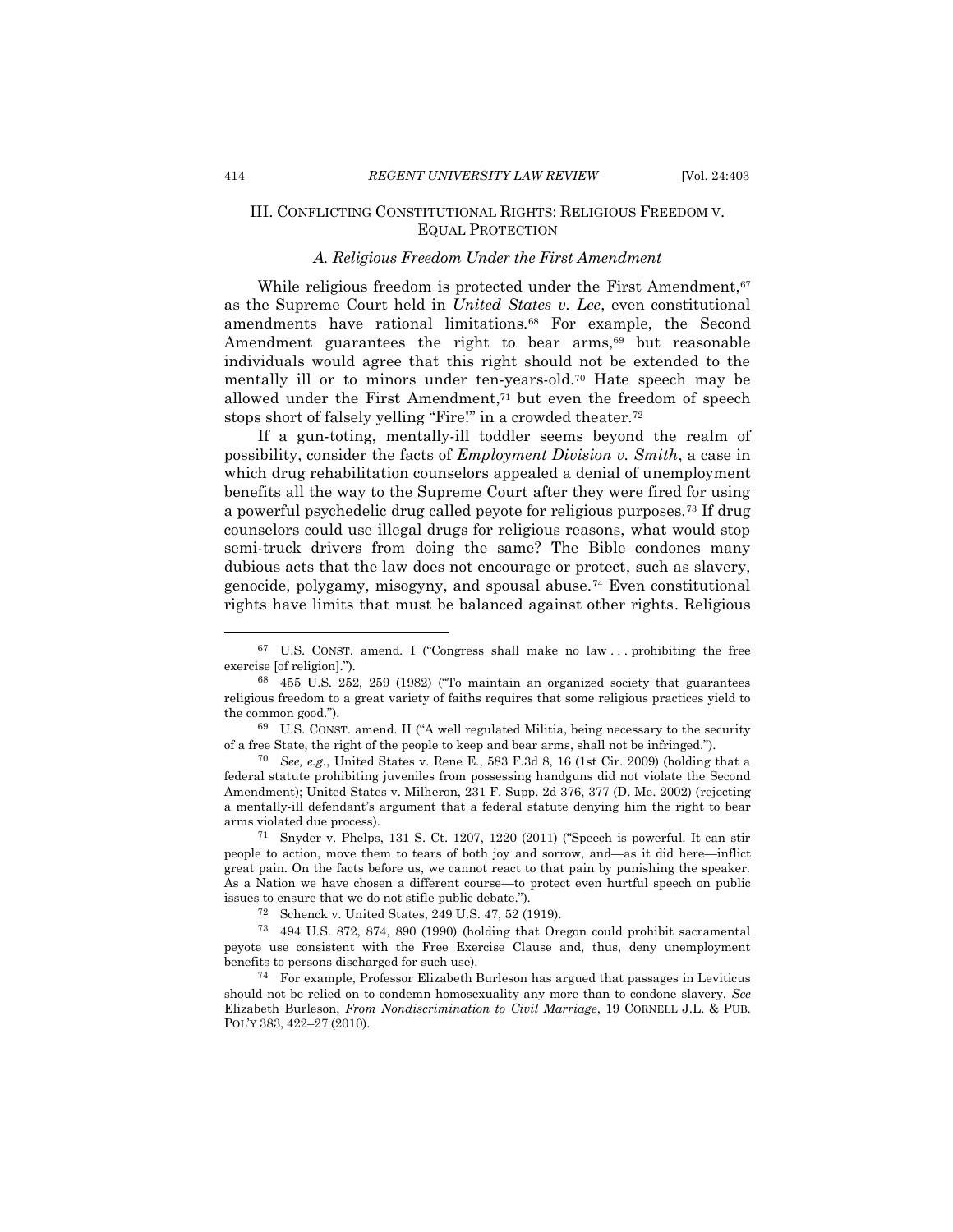freedom should not be a catch-all defense against discrimination that allows for persecution of a marginalized minority.

Additionally, even if organizations with tax-exempt status are religion-based, coaching soccer is not a religious sacrament.<sup>75</sup> The zone of doctrinal transmission protected by the Free Exercise Clause includes activities such as "preaching, praying, proselytizing, and worshipping within a group."<sup>76</sup> Howe was not fired for refusing to perform her job.<sup>77</sup> In fact, her team performed exceptionally well on and off the field.<sup>78</sup> Howe had no choice in the matter. She was fired based on an immutable trait, which is much harsher than being given the choice to step down rather than perform same-sex marriages. Forcing religious workers to choose between supporting their families and trying to find a new job in a poor economy does not seem so harsh when compared to employees who were fired with neither a choice nor any notice. Even if Howe's employment contract contained a morality clause, it would certainly be debatable whether having a child within a committed relationship is immoral. If these employers are allowed to continue legally firing employees just for being gay, they should no longer receive taxpayer money because state action approving or encouraging discrimination violates the Fourteenth Amendment.

### *B. Equal Protection Under the Fourteenth Amendment*

After *Employment Division v. Smith*, religious organizations worried the holding would be used as precedent to deny them other religious liberties, so they lobbied the legislatures to enact the Religious Freedom Restoration Act of 1993.<sup>79</sup> Even this Act was held unconstitutional as applied to the states four years later in *City of Boerne v. Flores* because the legislature usurped the judicial branch's power to interpret the Fourteenth Amendment:

Legislation which alters the meaning of the Free Exercise Clause cannot be said to be enforcing the Clause. Congress does not enforce a constitutional right by changing what the right is. . . . While the line

<sup>75</sup> Wilson, *supra* note [49,](#page-8-1) at 328 n.46 and accompanying text (noting that for many people marriage is traditionally considered a religious sacrament and, while they would not object to providing services to gays and lesbians, they would not directly facilitate a homosexual marriage).

<sup>76</sup> Burleson, *supra* not[e 74,](#page-11-0) at 421.

<sup>77</sup> *See* Greenberg, *supra* not[e 15.](#page-2-1)

<sup>78</sup> *Id.*

<sup>79</sup> Religious Freedom Restoration Act of 1993, Pub. L. No. 103-141, 107 Stat. 1488 (codified at 42 U.S.C. §§ 2000bb to 2000bb-4 (1994)), *invalidated in part by* City of Boerne v. Flores, 521 U.S. 507, 536 (1997); *see also* Bradley P. Jacob, *Free Exercise in the "Lobbying Nineties*,*"* 84 NEB. L. REV. 795, 814–18 (2006) (chronicling the lobbying efforts of religious groups in the 1990s to overturn *Smith* by legislative means, an effort which ultimately culminated in the passage of the Religious Freedom Restoration Act).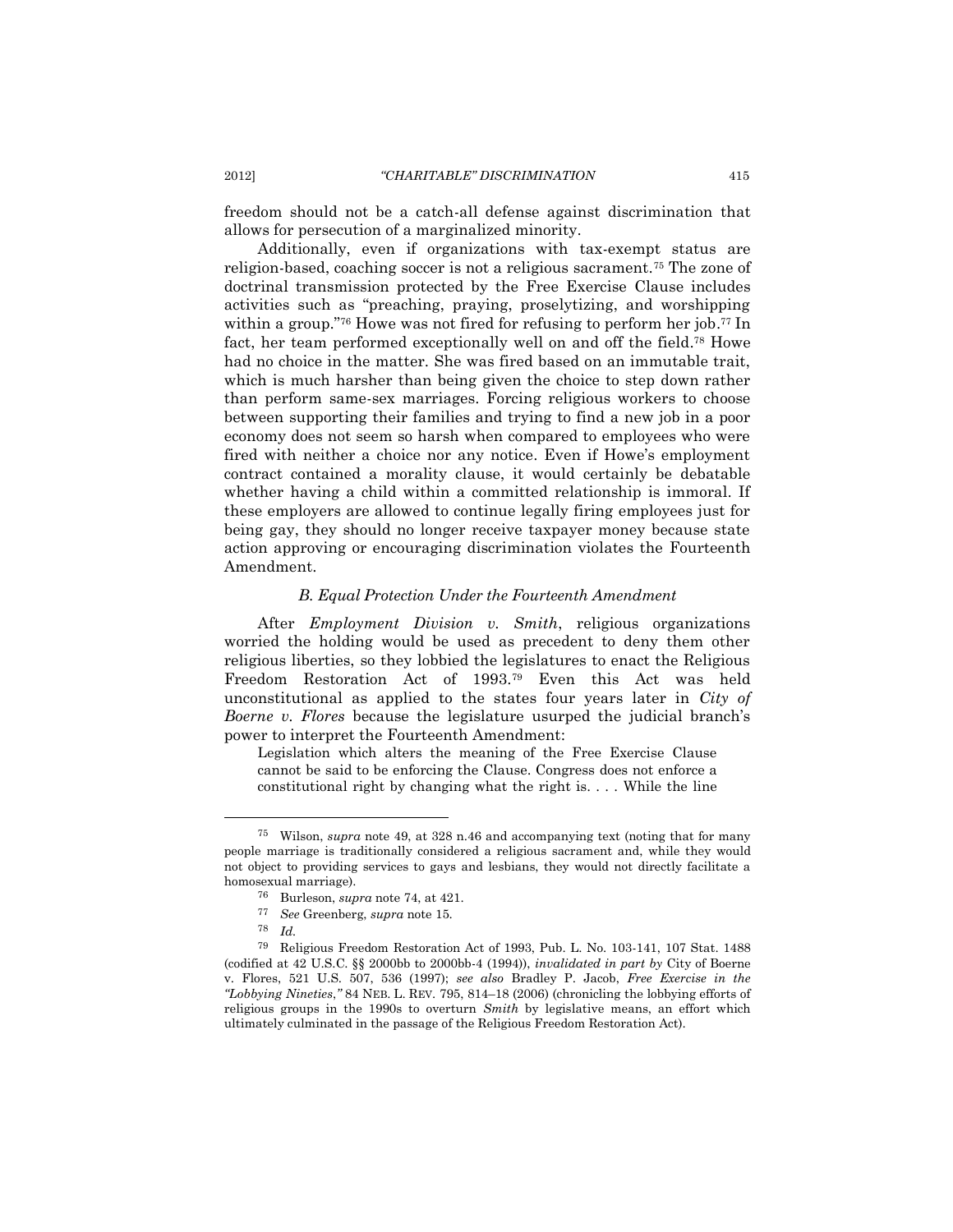between measures that remedy or prevent unconstitutional actions and measures that make a substantive change in the governing law is not easy to discern, and Congress must have wide latitude in determining where it lies, the distinction exists and must be observed.<sup>80</sup>

Over the years, the debate has been, and seemingly always will be, over where to draw the line between religious freedom and equal protection.<sup>81</sup> It is beyond the scope of this Article to discuss the ramifications of every religious freedom statute and holding, but the basic point this Article seeks to make is that, when constitutional rights conflict, there should be a balancing of interests rather than a winnertake-all approach in which one right always trumps the other. As stated previously, conservative scholars recognize the importance of such a balance in their arguments as well.<sup>82</sup>

# *C. The Lack of Protection Against Sexual-Orientation Discrimination Under the Civil Rights Act*

Denying taxpayer funding to organizations that target marginalized minorities does not stop religious groups from practicing their religions, as the Supreme Court has repeatedly ruled that tax-exempt status is a privilege rather than a right.<sup>83</sup> Therefore, allowing LGBT employment discrimination should not even be cast as providing an accommodation to religious liberty. In a free country, American employees should not need an accommodation to be excited about getting married or having a child. It would be nonsensical to suggest that any straight woman would be worried about getting fired for submitting a wedding announcement to the local newspaper or for having a child—especially considering the

<sup>80</sup> *Boerne*, 521 U.S. at 519–20.

<sup>81</sup> *See, e.g.*, Religious Land Use and Institutionalized Persons Act of 2000, 42 U.S.C. § 2000cc-1(a) (2006) (providing that no government may impose substantial burdens on the religious exercise of inmates, even by laws of general applicability, unless the government has a compelling interest and the law is narrowly tailored); Gonzales v. O Centro Espirita Beneficente Uniao do Vegetal, 546 U.S. 418, 423 (2006) (holding that the government had no compelling interest under the Religious Freedom Restoration Act to prosecute a religious group for using a hallucinogenic drug in its rituals); Corp. of the Presiding Bishop of the Church of Jesus Christ of Latter-Day Saints v. Amos, 483 U.S. 327, 338–39 (1987) (holding that the religious exemption to the Civil Rights Act does not violate equal protection).

<sup>82</sup> *See, e.g.*, Berg, *supra* not[e 18,](#page-2-0) at 226; Wilson, *supra* note [49,](#page-8-1) at 331–32 & n.70.

<sup>83</sup> Jimmy Swaggart Ministries v. Bd. of Equalization, 493 U.S. 378, 391 (1990); Wisconsin v. Yoder, 406 U.S. 205, 219–20 (1972); Sherbert v. Verner, 374 U.S. 398, 402–03 (1963); *see also* Christine Roemhildt Moore, Comment, *Religious Tax Exemption and the "Charitable Scrutiny" Test*, 15 REGENT U. L. REV. 295, 308–19 (2003) (citing Bob Jones Univ. v. United States, 461 U.S. 574, 603 (1983)) (explaining how recent precedents reveal that the Supreme Court may now consider tax exemption a mere privilege rather than a constitutional right).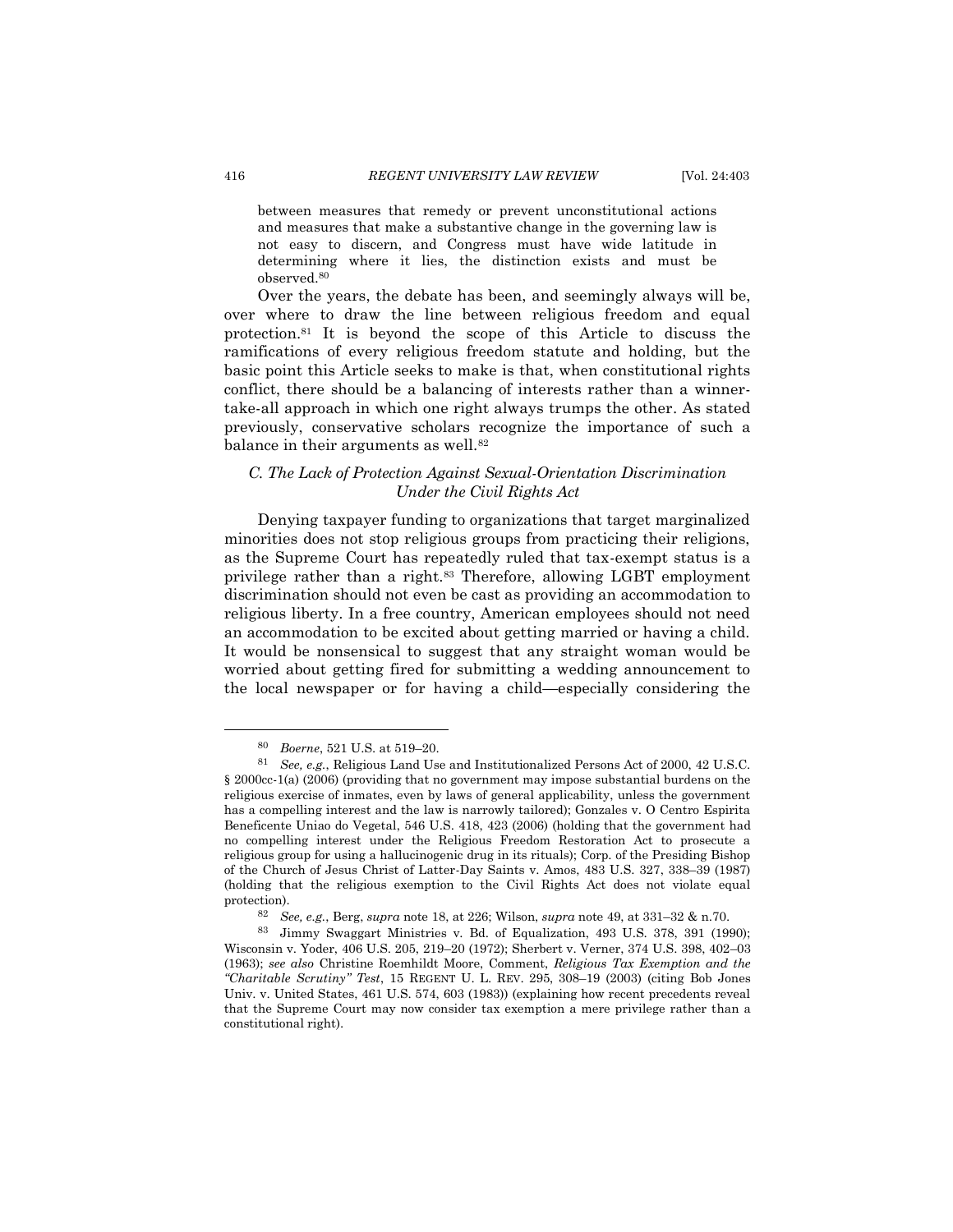Pregnancy Discrimination Act.<sup>84</sup> For LGBT employees, doing so would be like asking for an accommodation to be alive. Even under Title VII, employers must provide a reasonable accommodation to preserve the employee's status if one is available.<sup>85</sup>

Title VII does not extend to sexual orientation,<sup>86</sup> but, because LGBT employees face discrimination similar to the injustices that Title VII was enacted to prevent for other discrete and insular minorities, many states have already enacted employment protection for LGBT workers despite the federal government's inaction. <sup>87</sup> These states reap considerable rewards for their foresight. For instance, author and professor Kirk Snyder argues that "[g]ay male bosses produce 35 to 60 percent higher levels of employee engagement, satisfaction, and morale than straight bosses" because of LGBT employees' huge skills in adaptability, intuitive communications, and creative problem-solving as a result of "'having to dodge and weave and assess how and where they're going as they grow up.'" <sup>88</sup> LGBT employment protection started at the municipal level in East Lansing, Michigan in 1972.<sup>89</sup> Until Massachusetts acted in 1989, however, Wisconsin was the only state able to enact a statewide protection.<sup>90</sup> Twenty-nine states in the United States still allow employment discrimination against the LGBT community,<sup>91</sup> even though "ninety percent of Americans in recent Gallup polls support equal employment opportunities" for LGBT employees.<sup>92</sup>

<span id="page-14-0"></span><sup>84</sup> *See* Pregnancy Discrimination Act, Pub. L. No. 95-555, § 1, 92 Stat. 2076, 2076 (1978) (codified as amended at 42 U.S.C. § 2000e(k) (2006)).

<sup>85</sup> The Equal Employment Opportunity Act of 1972 amended Title VII by mandating that employers accommodate "all aspects of [an employee's] religious observance and practice." Equal Employment Opportunity Act of 1972, Pub. L. No. 92-261, § 2(7), 86 Stat. 103 (1972) (codified at 42 U.S.C. § 2000e(j)).

<sup>86</sup> *See* 42 U.S.C. § 2000e-2(a) (2006) (making it unlawful for employers to discriminate on the basis of race, color, religion, sex, or national origin).

<sup>87</sup> *E.g.*, CAL. GOV'T CODE § 12940(a) (West 2011 & Supp. 2012); N.Y. EXEC. LAW § 296(1)(a) (McKinney 2010 & Supp. 2012).

<sup>88</sup> Danielle Sacks, *Why Gay Men Make the Best Bosses: America's Most Desirable Managers All Have One Thing in Common: Homosexuality*, DETAILS, http://www.details.com/culture-trends/career-and-money/200702/why-gay-men-are-thebest-bosses?currentPage=1 (last visited Apr. 6, 2012) (citing KIRK SNYDER, THE G

QUOTIENT: WHY GAY EXECUTIVES ARE EXCELLING AS LEADERS . . . AND WHAT EVERY MANAGER NEEDS TO KNOW (2006)).

<sup>89</sup> *See* EAST LANSING, MICH., CODE OF ORDINANCES § 22-33(b)(1) (1972); Burleson, *supra* not[e 74,](#page-11-0) at 413.

<sup>90</sup> *See* WIS. STAT. § 111.36(d)(1) (1982); Burlseon, *supra* not[e 74,](#page-11-0) at 414.

<sup>91</sup> According to the Human Rights Campaign, as of 2011, there are twenty-nine states that allow employment discrimination on the basis of sexual orientation. *See Pass ENDA Now: End Workplace Discrimination!*, HUM. RTS. CAMPAIGN, http://www.hrc.org/ laws\_and\_elections/enda.asp (last visited Apr. 6, 2012).

<sup>92</sup> Berg, *supra* not[e 18,](#page-2-0) at 233 n.164.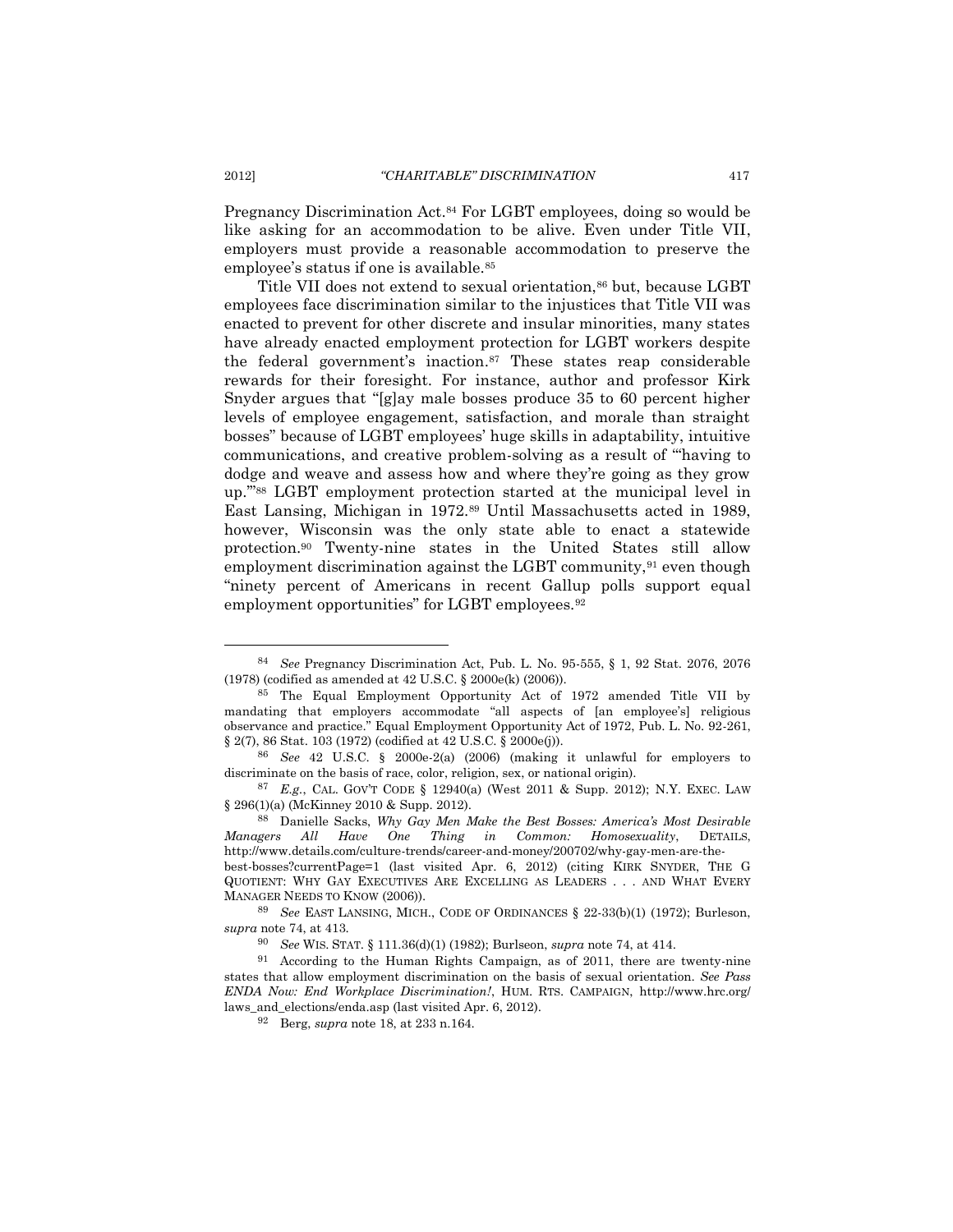Naylor's firing by the Catholic Church in Minnesota seems rather puzzling considering the state's non-discrimination law makes it an unfair employment practice

*for an employer, because of* race, color, creed, religion, national origin, sex, marital status, status with regard to public assistance, membership or activity in a local commission, disability, *sexual orientation*, or age to: (a) refuse to hire or to maintain a system of employment which unreasonably excludes a person seeking employment; or (b) *discharge an employee*; or (c) discriminate against a person with respect to hiring, tenure, compensation, terms, upgrading, conditions, facilities, or privileges of employment.<sup>93</sup>

The church, however, would argue that Naylor was not fired for being gay, but, rather, her vocal opposition to church teaching. Yet, many would consider those issues inextricably intertwined. Scholars disagree whether Title VII's charitable choice provision, which allows religious organizations receiving taxpayer funds to discriminate in hiring, applies to state non-discrimination laws, but no court has ruled on the question.<sup>94</sup>

Though the context was marriage rather than employment, the Supreme Court of Connecticut recently held that sexual orientation is a quasi-suspect class and used an intermediate scrutiny standard to determine that the state's prohibition of same-sex marriage violated substantive due process and equal protection under the Connecticut Constitution.<sup>95</sup> The court concluded, "To decide otherwise would require us to apply one set of constitutional principles to gay persons and another to all others."<sup>96</sup> Furthermore, the court reasoned, "[T]he bigotry and hatred that gay persons have faced are akin to, and, in certain respects, perhaps even more severe than, those confronted by some groups that have been accorded heightened judicial protection."<sup>97</sup>

Though more and more states and individual employers are contemplating protection for LGBT workers against employment discrimination, <sup>98</sup> the Employment Non-Discrimination Act ("ENDA"),

<sup>93</sup> MINN. STAT. ANN. § 363A.08 (West 2004) (emphasis added).

<sup>94</sup> Melissa McClellan, *Faith and Federalism: Do Charitable Choice Provisions Preempt State Nondiscrimination Employment Laws?*, 61 WASH. & LEE L. REV. 1437, 1443 (2004).

<sup>95</sup> Kerrigan v. Comm'r of Pub. Health, 957 A.2d 407, 411–12 (Conn. 2008).

 $\frac{96}{97}$  *Id.* at 482.

*Id.* at 446.

<sup>98</sup> For instance, in 2011, the Virginia Senate passed a bill that would have prohibited employment discrimination on the basis of sexual orientation, but the bill did not become law because it was not voted upon by the Virginia House of Delegates. S.B. 747, 2011 Session (Va. 2011).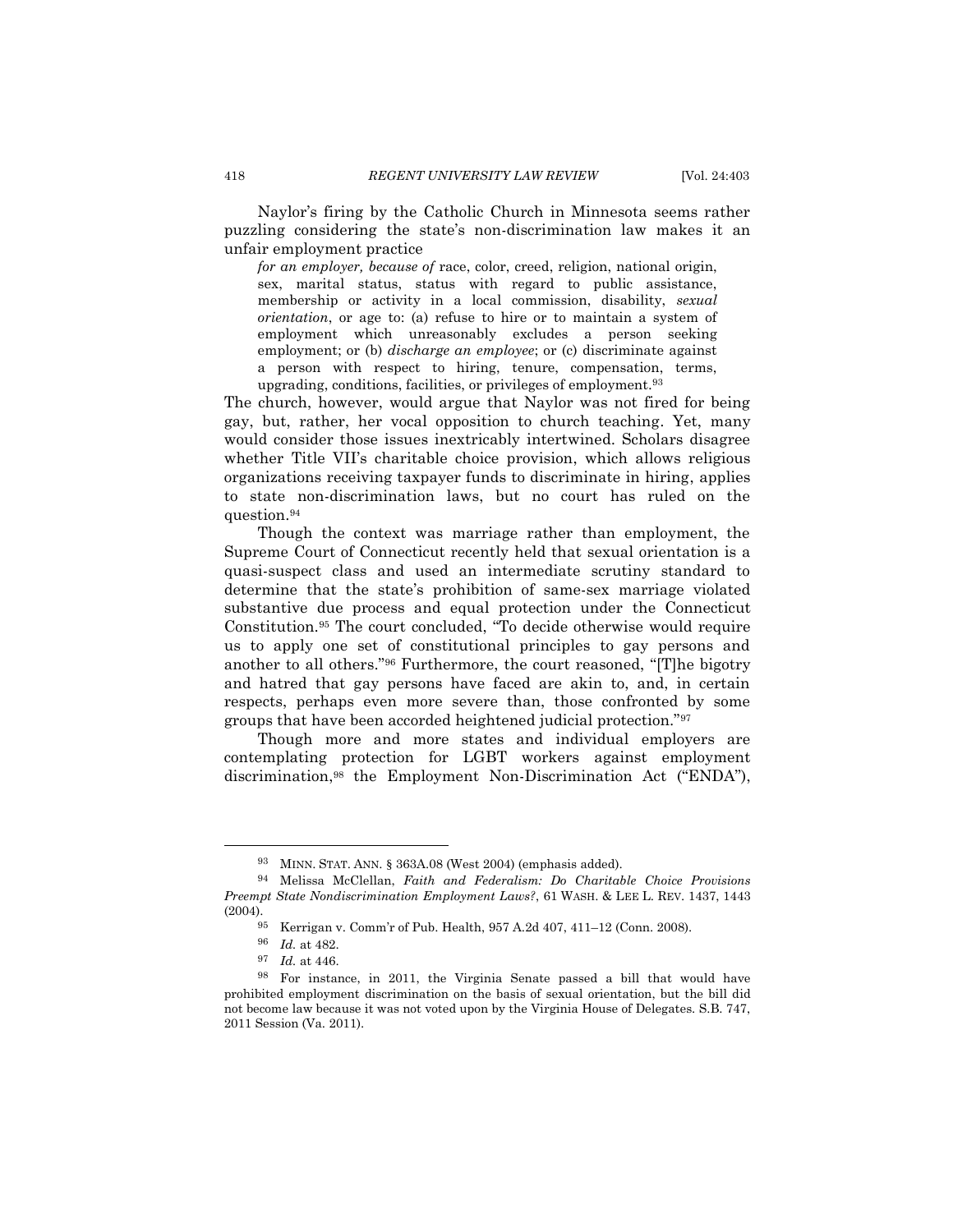which would provide federal protection, is currently stalled in Congress.<sup>99</sup>

### *D. Tax Exemption and State Action*

<span id="page-16-0"></span>For the Fourteenth Amendment to bar a charitable organization's discriminatory use of funds, a grant of tax-exempt status must be considered state action.<sup>100</sup> Though the Supreme Court *has* discussed this distinction in dicta,<sup>101</sup> cases such as *Green v. Connally*<sup>102</sup> and *Bob Jones*<sup>103</sup> were decided on statutory grounds. Many scholars and cases point out marked differences between granting tax-exempt status and directly funding a private organization, arguing that it does not violate the Establishment Clause merely to grant tax-exempt status.<sup>104</sup> Granting tax-exempt status could not signify approval, they argue, because the government grants tax-exempt status to so many organizations with contrary and opposing views.<sup>105</sup> For example, if Planned Parenthood and the Catholic Church are both deemed nonprofits, the government cannot possibly endorse both organizations' views regarding abortion and contraception.

The distinction here—which Professor Davids fails to acknowledge or attempt to refute in his response106—is that religious employers use tax dollars as a sword rather than a shield, as equal rights organizations do. Though based on recent governmental declarations, <sup>107</sup> it seems intuitive that LGBT employment discrimination does violate the

<sup>99</sup> Employment Non-Discrimination Act, H.R. 1397, 112th Cong. § 4(a) (2011).

<sup>100</sup> *See* Shelley v. Kraemer, 334 U.S. 1, 13 (1948); Civil Rights Cases, 109 U.S. 3, 17 (1883).

<sup>101</sup> Walz v. Tax Comm'n, 397 U.S. 664, 675 (1970) ("The grant of a tax exemption is not sponsorship since the government does not transfer part of its revenue to churches but simply abstains from demanding that the church support the state."); Green v. Connally, 330 F. Supp. 1150, 1164 (D.D.C.) (noting that private schools operating predominantly through public funds is an "*a fortiori* case of unconstitutional state action"), *aff'd sub nom.* Coit v. Green, 404 U.S. 997 (1971).

<sup>102</sup> 330 F. Supp. 1150 (D.D.C.), *aff'd sub nom.* Coit v. Green, 404 U.S. 997 (1971).

<sup>103</sup> Bob Jones Univ. v. United States, 461 U.S. 574, 595–96 (1983); *Connally*, 330 F. Supp. at 1164–65. For a detailed analysis of the issue of tax-exempt status and state action, see generally Stephen Cohen & Laura Sager, *Why Civil Rights Lawyers Should Study Tax*, 22 HARV. BLACKLETTER L.J. 1, 14–24 (2006) and Yaffa, *supra* note [34,](#page-5-0) at 174– 87.

<sup>104</sup> Cohen & Sager, *supra* note [103,](#page-16-0) at 18.

<sup>105</sup> Yaffa, *supra* note [34,](#page-5-0) at 184.

<sup>106</sup> *See generally* Davids, *supra* not[e 5.](#page-0-0)

<sup>107</sup> Press Release, Dep't of Justice, Statement of the Attorney General on Litigation Involving the Defense of Marriage Act (Feb. 23, 2011), http://www.justice.gov/opa/ pr/2011/February/11-ag-222.html ("After careful consideration, including a review of my recommendation, the President has concluded that given a number of factors, including a documented history of discrimination, classifications based on sexual orientation should be subject to a more heightened standard of scrutiny.").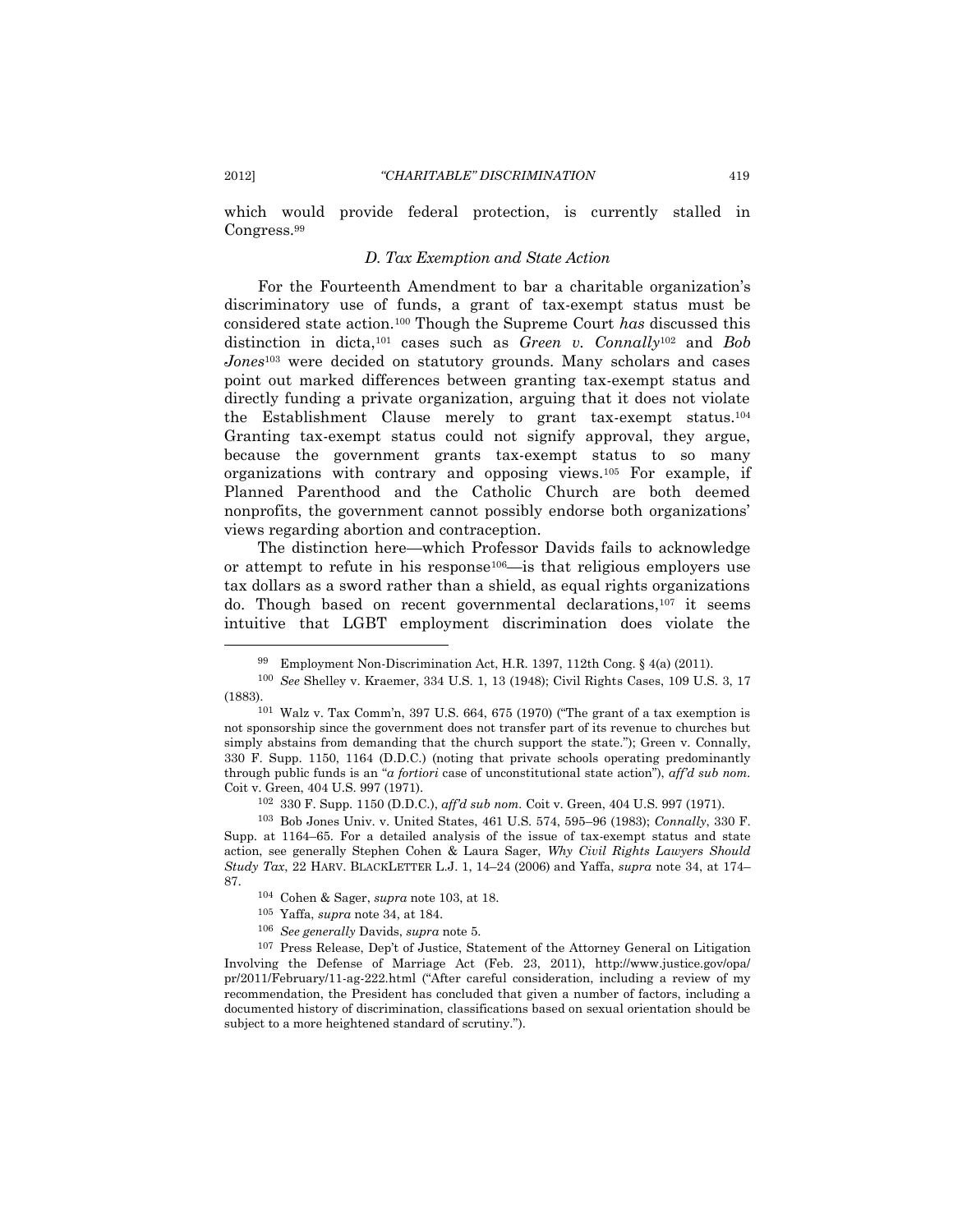Fourteenth Amendment if the granting of tax-exempt status were deemed state action. That connection, however, is not necessary because LGBT employment discrimination also violates public policy—the statutory grounds on which previous cases have been decided.

# IV. TAX-EXEMPT STATUS HAS BEEN REVOKED IN THE PAST FOR RACIAL DISCRIMINATION, AND PROTECTION AGAINST SEXUAL-ORIENTATION DISCRIMINATION HAS EVOLVED IN A SIMILAR FASHION.

This would not be the first time the government revoked tax-exempt status as a result of discrimination. Several state and federal cases over the years have addressed racial discrimination at publicly funded institutions.<sup>108</sup> Private schools promoting racial segregation and prohibiting miscegenation have not been able to pass the charitable scrutiny test as a violation of public policy, regardless of any purported biblical or religious justification. <sup>109</sup> Even now, however, courts disagree whether sexual orientation constitutes a suspect class similar to race.<sup>110</sup>

In determining whether a group should be considered a suspect class for purposes of the Equal Protection Clause, courts generally consider whether the minority group is "saddled with such disabilities, or subjected to such a history of purposeful unequal treatment, or relegated to such a position of political powerlessness as to command extraordinary protection from the majoritarian political process,"<sup>111</sup> and whether the trait making the members of the class a minority is immutable.<sup>112</sup> Even conceding inherent differences between racial and sexual orientation discrimination,<sup>113</sup> however, many recent governmental declarations illustrate that discrimination against the LGBT community alone violates public policy.<sup>114</sup> Therefore, notwithstanding differing opinions about whether the LGBT community should be considered a suspect class, organizations discriminating based on sexual orientation

<sup>108</sup> *Bob Jones*, 461 U.S. at 580–81; Norwood v. Harrison, 413 U.S. 455, 462 (1973); Goldsboro Christian Sch., Inc. v. United States, 436 F. Supp. 1314, 1317 (E.D.N.C. 1977); Green v. Connally, 330 F. Supp. 1150, 1156 (D.D.C. 1970), *aff'd sub nom.* Coit v. Green, 404 U.S. 997 (1971).

<sup>109</sup> *E.g.*, *Bob Jones*, 461 U.S. at 580, 592, 595–96.

<sup>110</sup> *Compare* Perry v. Schwarzenegger, 704 F. Supp. 2d 921, 997 (N.D. Cal. 2010) ("[S]trict scrutiny is the appropriate standard of review to apply to legislative classifications based on sexual orientation. All classifications based on sexual orientation appear suspect . . . .") *with* Conaway v. Deane, 932 A.2d 571, 616 (Md. 2007) ("[W]e decline on the record in the present case to recognize sexual orientation as an immutable trait and therefore a suspect or quasi-suspect classification.").

<sup>111</sup> San Antonio Indep. Sch. Dist. v. Rodriguez, 411 U.S. 1, 28 (1973).

<sup>112</sup> Frontiero v. Richardson, 411 U.S. 677, 686 (1973).

<sup>113</sup> *See* Berg, *supra* note [18,](#page-2-0) at 235 (noting several differences between racial and sexual-orientation discrimination).

<sup>114</sup> *See supra* not[e 27.](#page-4-0)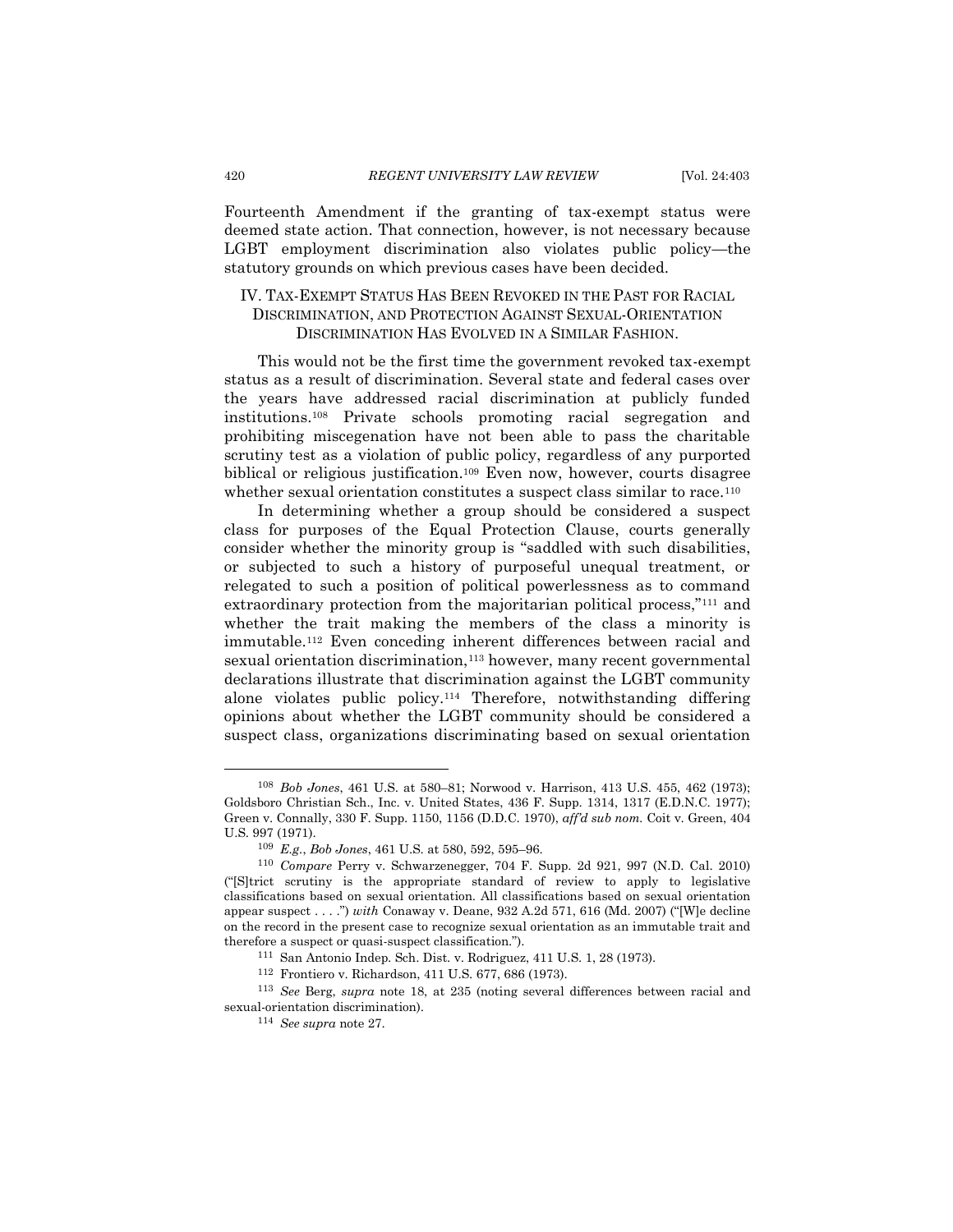should not be rewarded with tax-exempt status for violating public policy.

# *A.* Green v. Connally

In *Green v. Kennedy*, a federal district court ordered a preliminary injunction preventing the IRS from granting tax-exempt status to any Mississippi private schools practicing racial discrimination.<sup>115</sup> In 1970, a group of black "Federal taxpayers and their minor children attending public schools in Mississippi" brought a class action lawsuit to enjoin the Secretary of the Treasury from granting tax-exempt status to private schools that practiced racial discrimination in their admissions practices.<sup>116</sup> The name of the case changed before trial when John Connally replaced David Kennedy as Secretary of the Treasury,<sup>117</sup> but another development affected the case more substantially. On July 10 and 19, 1970, the IRS issued two releases stating that it "[could] no longer legally justify allowing tax-exempt status to private schools which practice racial discrimination nor [could] it treat gifts to such schools as charitable deductions for income tax purposes." 118

Testifying before the Senate Select Committee on Equal Educational Opportunity, the Commissioner of Internal Revenue stated, "An organization seeking exemption as being organized and operated exclusively for educational purposes, within the meaning of section 501(c)(3) and section 170, must meet the tests of being 'charitable' in the common-law sense."<sup>119</sup> The IRS found that racial discrimination failed that test, declaring, "[T]he Code requires the denial and elimination of Federal tax exemptions for racially discriminatory private schools and of Federal income tax deductions for contributions to such schools."<sup>120</sup> Consequently, because the IRS changed its position, litigation was no longer necessary.

In dictum, however, the court found that the Internal Revenue Code should be construed to avoid frustrations of public policy.<sup>121</sup> The court

<sup>115</sup> Green v. Kennedy, 309 F. Supp. 1127, 1140 (D.D.C. 1970).

<sup>116</sup> *Id.* at 1129.

<sup>117</sup> Yaffa, *supra* note [34,](#page-5-0) at 162 n.34.

<sup>118</sup> Green v. Connally, 330 F. Supp. 1150, 1156 (D.D.C. 1971), *aff'd sub nom.* Coit v. Green, 404 U.S. 997 (1971) (internal quotation marks omitted).

<sup>119</sup> *Id.* (quoting *Hearings Before the S. Select Comm. on Equal Educ. Opportunity*, 91st Cong. 1995 (1970)) (internal quotation marks omitted) (statement of Randolph W. Thrower, Comm'r of Internal Revenue).

<sup>120</sup> *Id.*

<sup>121</sup> *Id.* at 1161 ("[T]he Congressional intent in providing tax deductions and exemptions is not construed to be applicable to activities that are either illegal or contrary to public policy.").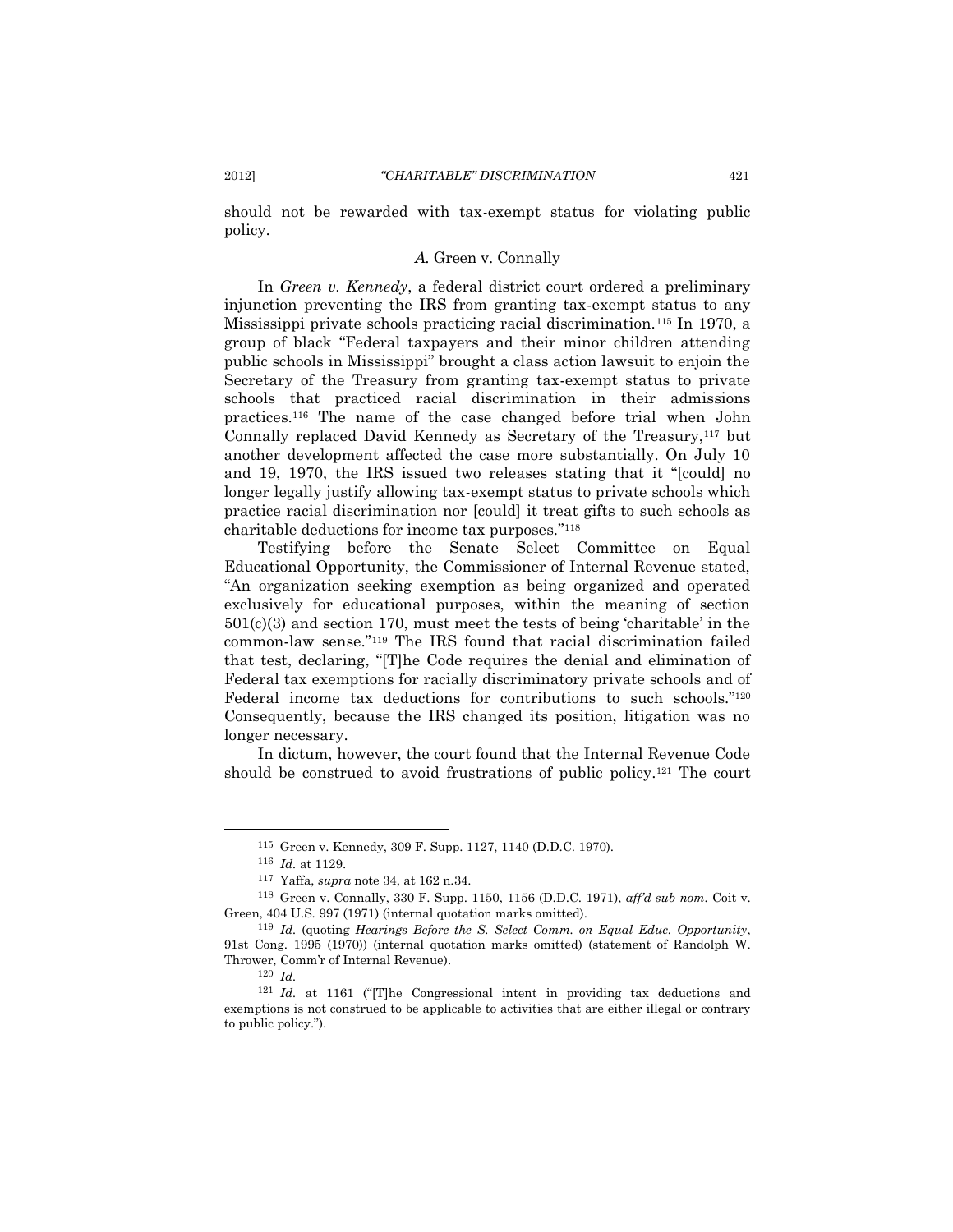based its analysis on *Tank Truck Rentals, Inc. v. Commissioner*. <sup>122</sup> In *Tank Truck Rentals*, a case disallowing tax deductions for fines that truck drivers paid for violating maximum weight restriction laws, the Court held, "A finding of 'necessity' cannot be made, however, if allowance of the deduction would frustrate sharply defined national or state policies proscribing particular types of conduct, evidenced by some governmental declaration thereof."<sup>123</sup> The *Green* Court also cited the Thirteenth Amendment, <sup>124</sup> *Brown v. Board of Education*, <sup>125</sup> and the Civil Rights Act of 1964<sup>126</sup> as examples of governmental declarations evidencing the nation's view that racial discrimination violates public policy.<sup>127</sup>

# *B.* Norwood v. Harrison

Three years later, in *Norwood v. Harrison*, the Supreme Court held unconstitutional a state-run program that supplied and lent textbooks to Mississippi schools without regard to their racially discriminatory practices.<sup>128</sup> Parents of children in the school complained that, by supplying textbooks to students attending racially segregated schools, the program provided direct funding to racially segregated education and impeded desegregation in public schools.<sup>129</sup> In striking down the program, the Court reasoned, "Invidious private discrimination may be characterized as a form of exercising freedom of association protected by the First Amendment, but it has never been accorded affirmative constitutional protections."<sup>130</sup>

### *C.* Goldsboro Christian Schools v. United States

In *Goldsboro Christian Schools v. United States*, a private, religious school in North Carolina sued the federal government to recover taxes that had been withheld under the Federal Insurance Contributions Act and the Federal Unemployment Tax Act.<sup>131</sup> The school, which was heavily influenced by the fundamentalist Second Baptist Church of Goldsboro, maintained a racially discriminatory admissions policy based

<sup>122</sup> *Id.* at 1162.

<sup>123</sup> 356 U.S. 30, 31, 33–34 (1958).

<sup>124</sup> U.S. CONST. amend. XIII.

<sup>125</sup> 347 U.S. 483 (1954).

<sup>126</sup> Civil Rights Act of 1964, Pub. L. No. 88-352, § 601, 78 Stat. 241, 252 (codified as amended at 42 U.S.C. § 2000(d) (2006)).

<sup>127</sup> *Green*, 330 F. Supp. at 1163.

<sup>128</sup> 413 U.S. 455, 457–58, 471 (1973).

<sup>129</sup> *Id.* at 457.

<sup>130</sup> *Id.* at 470.

<sup>131</sup> 436 F. Supp. 1314, 1315–16 (E.D.N.C. 1977).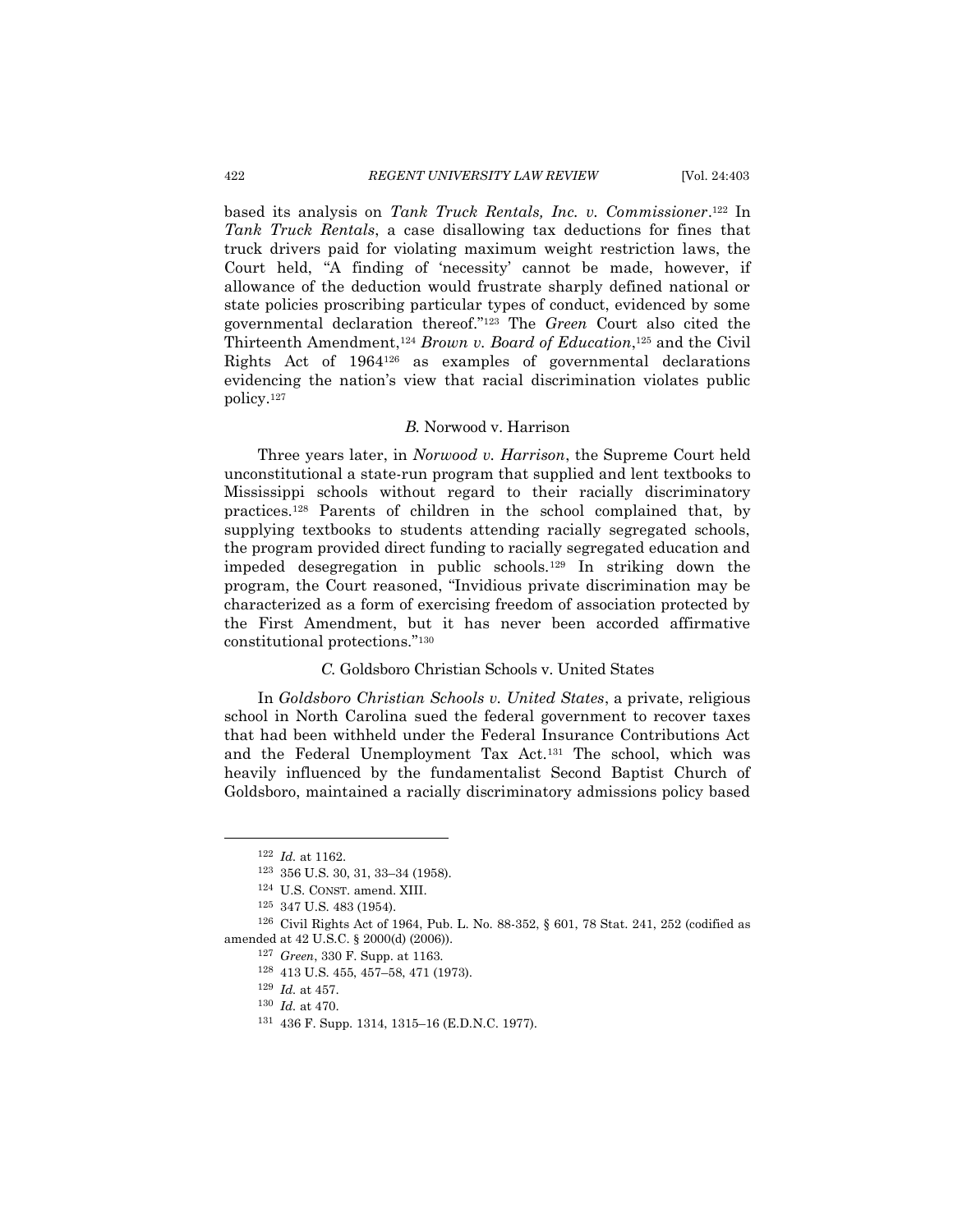upon its interpretation of the Bible.<sup>132</sup> The school never received a determination from the Commissioner of Internal Revenue that it qualified as a  $501(c)(3)$  tax-exempt organization, yet it paid teachers' salaries—even providing them with housing—without withholding taxes required under the law.<sup>133</sup> Analyzing case law precedent and the legislative intent behind Section  $501(c)(3)$ , the court reasoned that "[s]ince benefit to the public is the justification for the tax benefits, it would be improper to permit tax benefits to organizations whose practices violate clearly declared public policy."<sup>134</sup> Looking to *Green v. Connally*, the court held that the Treasury Department could validly disallow tax benefits to racially discriminatory schools because "there is a declared Federal public policy against support for racial discrimination in education which overrides any assertion of value in practicing private racial discrimination, whether ascribed to philosophical pluralism or divine inspiration for racial segregation" <sup>135</sup> and that "the general acrossthe-board denial of tax benefits to such schools is essentially neutral, in that its principal or primary effect cannot be viewed as either enhancing or inhibiting religion."<sup>136</sup>

#### *D.* Bob Jones University v. United States

The Supreme Court granted certiorari in *Bob Jones University v. United States* to decide whether nonprofit, private schools enforcing racially discriminatory admissions practices qualify for tax-exempt status under Section 501(c)(3).<sup>137</sup> Scholars uniformly consider *Bob Jones* the seminal case concerning discrimination by tax-exempt charities,<sup>138</sup> since the case also incorporated the appeal from *Goldsboro*, <sup>139</sup> and *Norwood* narrowly dealt with a particular program rather than nonprofit status as a whole.<sup>140</sup> Like Goldsboro Christian School, at one point in its history, Bob Jones University completely excluded black students. <sup>141</sup> In

<sup>132</sup> *Id.* at 1316–17.

<sup>133</sup> *Id.* at 1317.

<sup>134</sup> *Id.* at 1318.

<sup>135</sup> *Id.* at 1319–20 (quoting *Green*, 330 F. Supp. at 1163) (internal quotation marks omitted).

<sup>136</sup> *Id.* at 1320.

<sup>137</sup> 461 U.S. 574, 577 (1983).

<sup>138</sup> *See*, *e.g.*, Charles A. Borek, *Decoupling Tax Exemption for Charitable Organizations*, 31 WM. MITCHELL L. REV. 183, 199 n.69 (2004) (referring to *Bob Jones* as the "seminal tax exemption case"); Mindy Herzfeld, *Restricting the Flow of Funds from U.S. Charities to International Terrorist Organizations—A Proposal*, 56 TAX LAW. 875, 879 (2003) (calling *Bob Jones* one of the most important cases concerning the revocation of taxexempt status for charities engaging in activities that violate public policy).

<sup>139</sup> *Bob Jones Univ.*, 461 U.S. at 583–85.

<sup>140</sup> Norwood v. Harrison, 413 U.S. 455, 458 (1973).

<sup>141</sup> *Bob Jones Univ.*, 461 U.S. at 580, 583.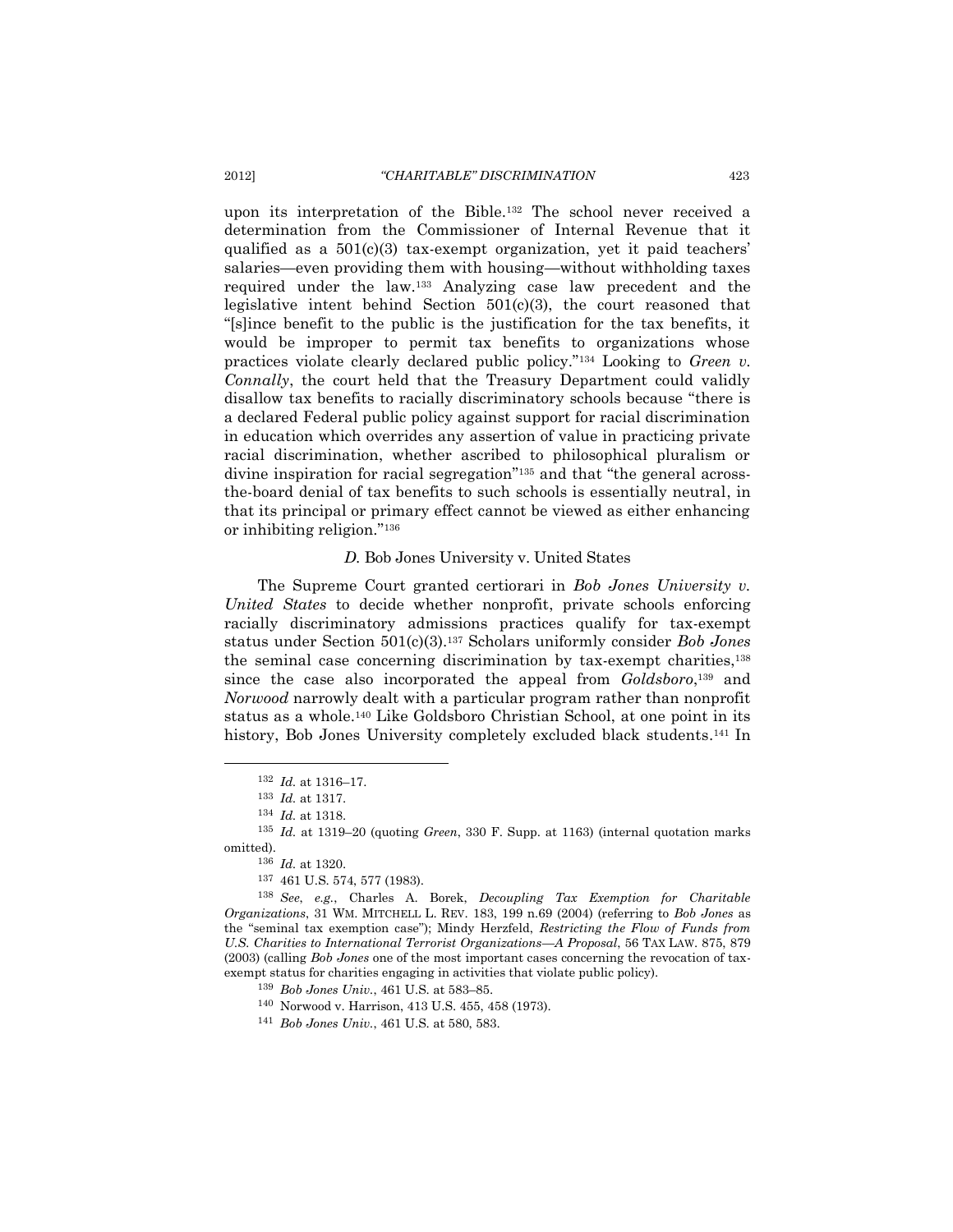1971, Bob Jones began to permit blacks married within their own race to apply.<sup>142</sup> Forced by precedent in 1975, the university finally began to admit unmarried black students but continued to prohibit interracial dating or marriage.<sup>143</sup>

The Court emphasized, "[A] declaration that a given institution is not 'charitable' should be made only where there can be no doubt that the activity involved is contrary to a fundamental public policy." <sup>144</sup> It subsequently listed numerous indicia why "racial discrimination in education violates deeply and widely accepted views of elementary justice."<sup>145</sup> Chief Justice Burger, writing for the majority, explained,

Whatever may be the rationale for such private schools' policies, and however sincere the rationale may be, racial discrimination in education is contrary to public policy. Racially discriminatory educational institutions cannot be viewed as conferring a public benefit within the "charitable" concept . . . or within the congressional intent underlying § 170 and §  $501(c)(3).^{146}$ 

### *E.* Romer v. Evans

In a landmark decision for LGBT rights, the Supreme Court in *Romer v. Evans* struck down an amendment to the Colorado Constitution that would have barred any governmental action intended to protect homosexuals from discrimination. <sup>147</sup> The case is a clear indication that, in the eyes of the Supreme Court, discrimination against LGBT persons also violates public policy. Justice Kennedy rejected the argument that the LGBT community was looking for special protection by recognizing, "These are protections taken for granted by most people either because they already have them or do not need them  $\dots$ ."<sup>148</sup>

### *F.* Cradle of Liberty Council v. City of Philadelphia

Even before *Boy Scouts of America v. Dale*—which held that under the First Amendment Freedom of Association a private organization could exclude a person from membership when "the presence of that person affects in a significant way the group's ability to advocate public or private viewpoints"149—the American public had already questioned whether it should have to support discrimination. According to the

<sup>142</sup> *Id.* at 580.

<sup>143</sup> *Id.*

<sup>144</sup> *Id.* at 592.

<sup>145</sup> *Id.* at 592–96.

<sup>146</sup> *Id.* at 595–96.

<sup>147</sup> 517 U.S. 620, 630, 635–36 (1996).

<sup>148</sup> *Id.* at 631.

<sup>149</sup> 530 U.S. 640, 648 (2000) (citing N.Y. State Club Ass'n, Inc. v. City of New York, 487 U.S. 1, 13 (1988)).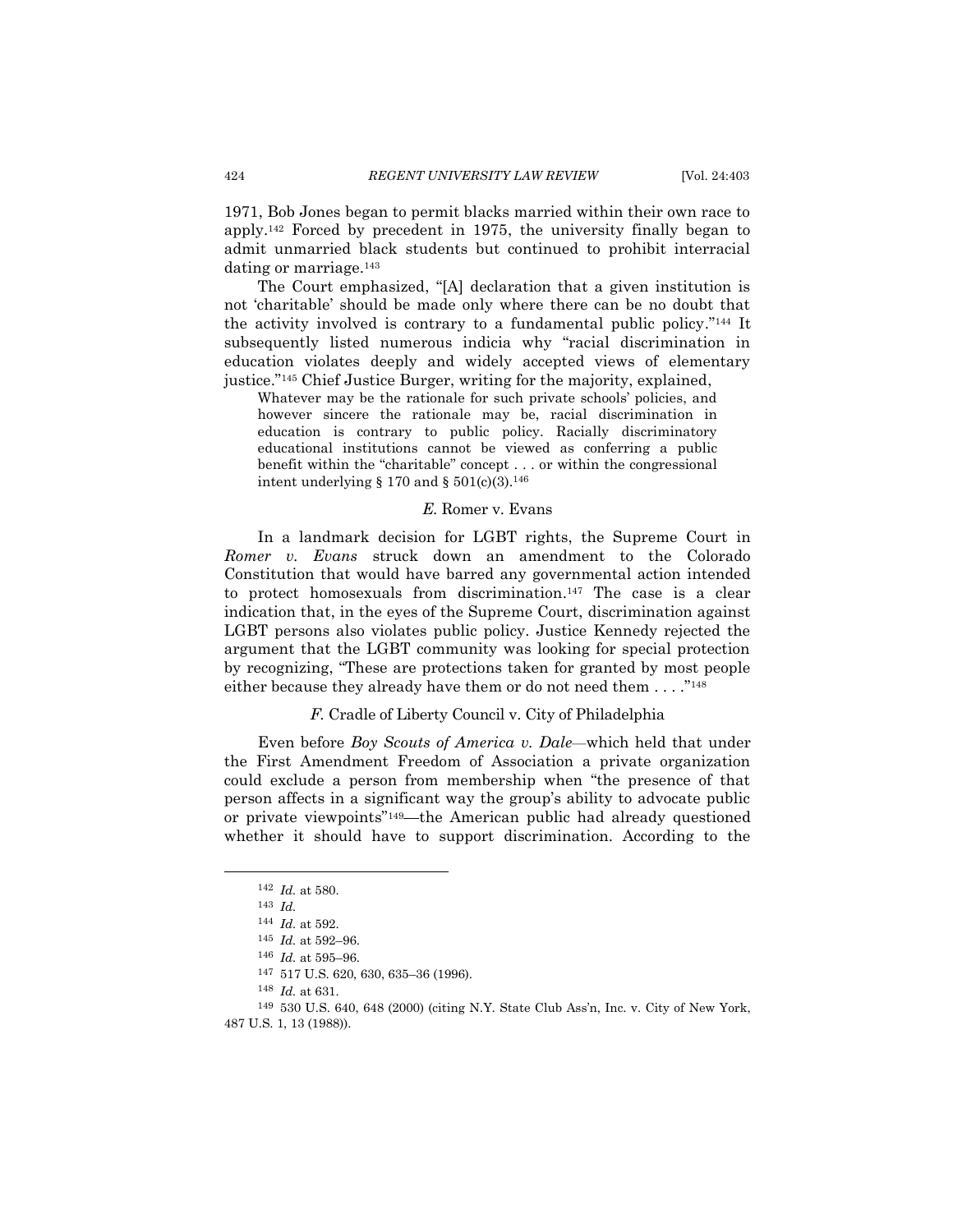American Civil Liberties Union, "About 360 school districts and 4,500 schools in 10 states have terminated sponsorship of scout activities because of the scouts' stand on homosexuals."<sup>150</sup> Though the case was eventually settled rather than appealed to the Supreme Court, taxpayers in Philadelphia also did not agree that a discriminatory organization should receive the benefit of using a public building and, therefore, revoked the discriminating organization's license.<sup>151</sup>

### *G.* Christian Legal Society v. Martinez

Like most of the previously mentioned cases involving discrimination sanctioned by public funding in some form, *Christian Legal Society v. Martinez* involved a religious organization that wanted to keep its university funding and status as an official university group based on its First Amendment rights, despite its exclusion of a marginalized minority group.<sup>152</sup> The Christian Legal Society ("CLS") chapter at the University of California Hastings College of the Law wanted recognition as, and benefits of, being a "Registered Student Organization," but the university's non-discrimination policy required that all student groups "not discriminate unlawfully on the basis of race, color, religion, national origin, ancestry, disability, age, sex or sexual orientation."<sup>153</sup> CLS claimed that sexual *conduct* rather than status was its concern, but that argument seems hypocritically disingenuous considering that of the eighty-eight percent of unmarried young adults (ages eighteen to twenty-nine) in the United States who report having premarital sex, eighty percent self-identify as "evangelicals."<sup>154</sup> In upholding the school's policy, the Court disagreed with CLS's argument that it was prohibiting membership based on homosexual conduct rather homosexual status,<sup>155</sup> further adding to the growing national sentiment that sexual orientation should be treated with heightened scrutiny for

<sup>150</sup> Nathan Gorenstein, *Federal Jury Decides in Favor of Scouts*, PHILLY.COM (June 23, 2010), http://articles.philly.com/2010-06-23/news/24961775\_1\_city-solicitor-shelleysmith-cradle-of-liberty-council-national-scout-policy.

<sup>151</sup> Cradle of Liberty Council, Inc. v. City of Philadelphia, No. 08-2429, slip op. at 7 (E.D. Pa. Mar. 2, 2010) (requiring the organization to post bond to accompany a previously issued preliminary injunction); *see also* Nathan Gorenstein, *Philadelphia, Boy Scouts in Talks to Settle Dispute over Headquarters*, PHILLY.COM (July 30, 2010), http://articles.phill y.com/2010-07-30/news/24970975\_1\_antigay-policy-national-scout-policy-boy-scouts-firstamendment.

<sup>152</sup> 130 S. Ct. 2971, 2979–81 (2010).

<sup>153</sup> *Id.* at 2979–80.

<sup>154</sup> Tyler Charles, *(Almost) Everyone's Doing It*, RELEVANT, Sept.–Oct. 2011, at 64, 65, *available at* http://www.relevantmagazine.com/digital-issue/53?page=66.

<sup>155</sup> *Martinez*, 130 S. Ct. at 2990.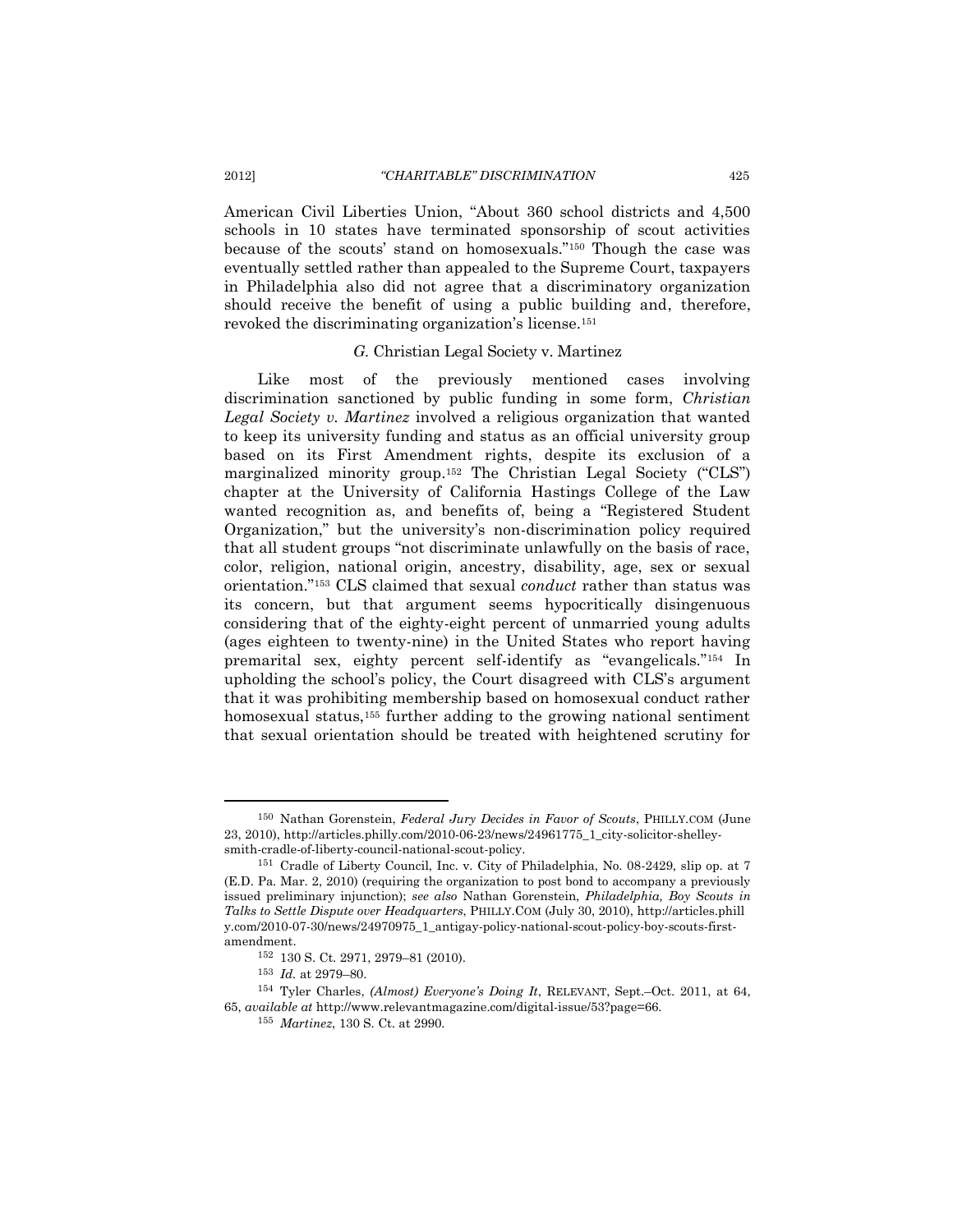purposes of judicial review and that discrimination against the LGBT community runs contrary to public policy.<sup>156</sup>

# V. HOW DO OTHER NATIONS HANDLE THE CONSTITUTIONAL CONFLICTS BETWEEN EQUAL PROTECTION AND RELIGIOUS LIBERTY?

Fifty-four countries throughout the world completely prohibit employment discrimination against the LGBT community.<sup>157</sup> Though some scholars argue it is not only irresponsible but also dangerous to look to other countries' interpretations of their constitutions due to the many existing variables,<sup>158</sup> others argue that this information can only help the United States inform its analysis.<sup>159</sup> For the same reasons that motivate individuals to ask their friends and families for advice knowing that they might think of something their own emotional state precluded, it can be helpful for the United States to seek an outside perspective on

<sup>156</sup> *See* Austin Caster, *Don't Split the Baby: How the U.S. Could Avoid Uncertainty and Unnecessary Litigation and Promote Equality by Emulating the British Surrogacy Law Regime*, 10 CONN. PUB. INT. L.J. 139, 164 (2010) (arguing that same-sex couples should be considered a "suspect class," and, therefore, that laws that oppress the homosexual class should be reviewed by courts under a heighted judicial scrutiny); Austin Caster, *Why Same-Sex Marriage Will Not Repeat the Errors of No-Fault Divorce*, 38 W. ST. U. L. REV. 43, 68–69 (2010) (concluding that, considering the public policy rationales underlying marriage laws, marriage should not be limited only to opposite-sex couples); Evan Perez, *Reversal on Gay Marriage: In Legal Shift, Obama Administration Contends Same-Sex Ban Unconstitutional*, WALL ST. J., Feb. 24, 2011, at A3 ("The administration's latest legal reversal shows how the gay-rights drive is gaining steam in Washington, after years in which a handful of states took the lead by legalizing gay marriage.").

<sup>157</sup> According to a 2011 report by The International Lesbian, Gay, Bisexual, Trans and Intersex Association ("ILGA"), fifty-four countries prohibit employment discrimination against the LGBT community. *See* EDDIE BRUCE-JONES & LUCAS PAOLI ITABORAHY, INT'L LESBIAN, GAY, BISEXUAL, TRANS & INTERSEX ASSOC., STATE-SPONSORED HOMOPHOBIA: A WORLD SURVEY OF LAWS CRIMINALISING SAME-SEX SEXUAL ACTS BETWEEN CONSENTING ADULTS 12 (2011), *available at* http://old.ilga.org/Statehomophobia/ILGA\_State\_ Sponsored\_Homophobia\_2011.pdf.

<sup>158</sup> *See, e.g.*, Roper v. Simmons, 543 U.S. 551, 622–28 (2005) (Scalia, J., dissenting) (Scalia rejecting the argument that "American law should conform to the laws of the rest of the world"); Günter Frankenberg, *Critical Comparisons: Re-thinking Comparative Law,* 26 HARV. INT'L L.J. 411, 437 (1985) ("Comparison is considered useful only with regard to laws that fulfill the same function.").

<sup>159</sup> *See, e.g.*, *Roper*, 543 U.S. at 576–78 (majority opinion) (Justice Kennedy citing favorably to international law in making his argument regarding capital punishment); Donald P. Kommers, *The Value of Comparative Constitutional Law*, 9 J. MARSHALL J. PRAC. & PROC. 685, 691–93 (1976) (arguing that comparative constitutional law has the following five values: (1) it provides Americans with insight into other constitutional democracies; (2) it can be helpful in defining "public good" and "right political order"; (3) it can "enrich the study of comparative politics"; (4) it can "enrich the study of American constitutional law"; and (5) it can "contribute to the growth of American Constitutional law"); *see also* David Fontana, *Refined Comparativism in Constitutional Law*, 49 UCLA L. REV. 539, 615–16 (2001) (noting that U.S. courts are citing institutions that are not that different from American courts and that they are engaged in the same basic tasks).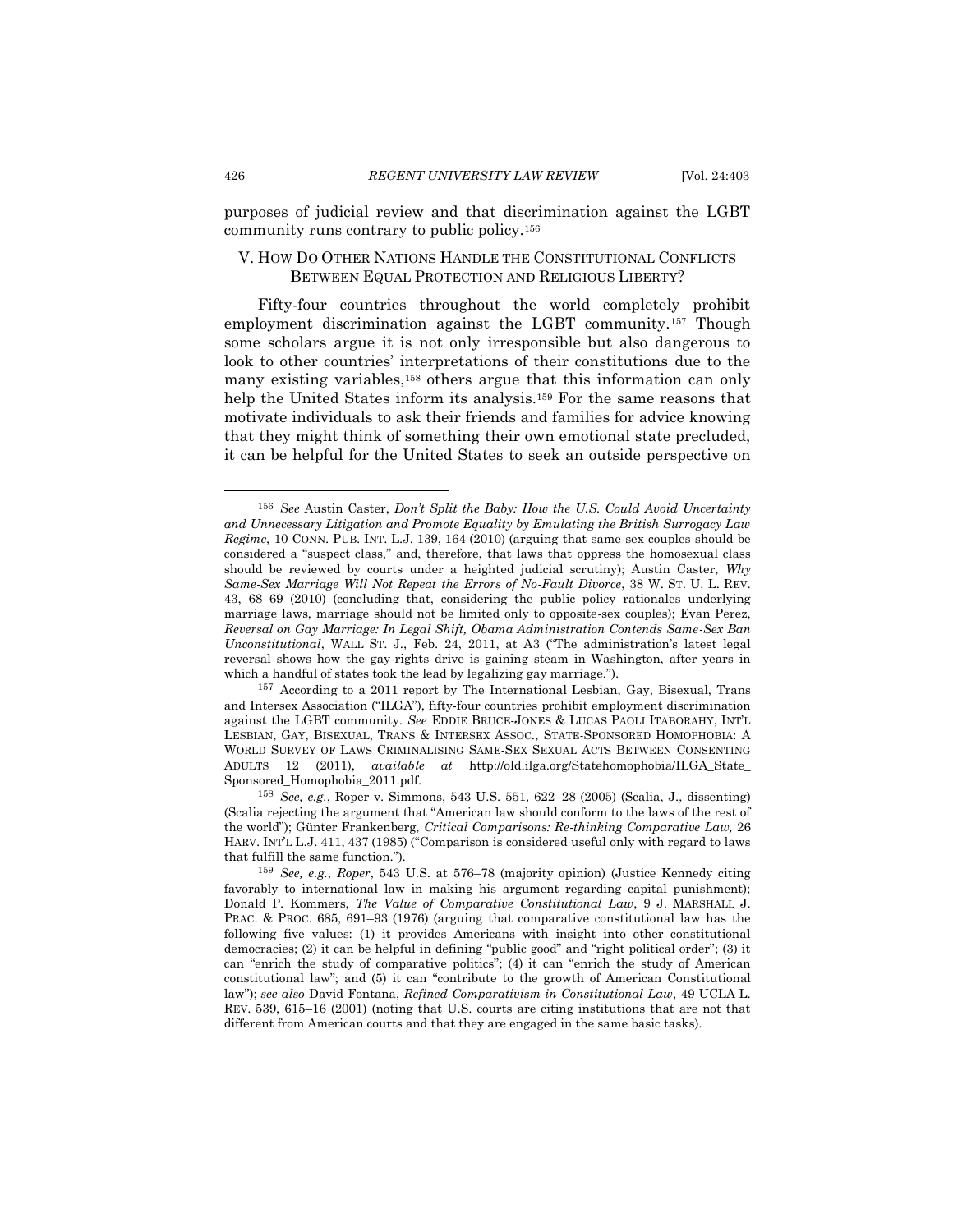constitutional law matters as well. Though factors ranging from politics to cultural mores to even geography make certain laws inapplicable or at least impractical in other parts of the world,<sup>160</sup> without at least considering any other options, it is irrational to continue assuming that the United States's policies are complete or the best.

# *A. Canada*

Unlike the United States, Canada regulates family law nationally.<sup>161</sup> Under the Canadian Charter of Rights and Freedoms "[e]very individual is equal before and under the law and has the right to the equal protection and equal benefit of the law without discrimination and, in particular, without discrimination based on race, national or ethnic origin, colour, religion, sex, age or mental or physical disability."<sup>162</sup> Though United States judges and justices often quibble about the Founders' original intent regarding subjects our Founders could not have possibly fathomed, the Ontario Court of Appeals evidenced its "living document" interpretation of the Canadian constitution by remarking in 2003, "[T]o freeze the definition of marriage to whatever meaning it had in 1867 is contrary to this country's jurisprudence of progressive constitutional interpretation."<sup>163</sup> This quote becomes somewhat ironic in context knowing that Canada did not recognize Catholic marriages before 1847 or Jewish marriages until 1857.<sup>164</sup> The LGBT community would logically follow as a sympathetic case to religious organizations, considering religious discrimination has historically even led to Diasporas.

Looking to Canada for advice regarding the conflict between civil rights and religious liberties in employment law would certainly not be the first time that American courts have looked to Canadian courts for guidance. For instance, the Massachusetts Supreme Court cited Canadian decisions in *Goodridge v. Department of Public Health*, its historic decision granting same-sex couples the right to marry in Massachusetts. <sup>165</sup> Canadian courts have in turn analyzed American cases in their opinions. <sup>166</sup> Regarding the application of various levels of

<sup>160</sup> For this very reason, I chose the two countries that many would consider culturally and socially most like the United States: Canada and the United Kingdom.

<sup>161</sup> *See* Burleson, *supra* note [74,](#page-11-0) at 395.

<sup>162</sup> Canadian Charter of Rights and Freedoms, Part I of the Constitution Act, 1982, *being* Schedule B to the Canada Act, 1982, c. 11, § 15(1) (U.K.).

<sup>163</sup> Halpern v. Toronto (2003), 65 O.R. 3d 161, 175 (Can. Ont. C.A.).

<sup>164</sup> Burleson, *supra* not[e 74,](#page-11-0) at 394.

<sup>165</sup> 798 N.E.2d 941, 948 n.3 (Mass. 2003) (citing *Halpern*, 65 O.R. 3d at 161; Egale Canada, Inc. v. Canada (Att'y Gen.) (2003), 13 B.C.L.R. 4th 1 (Can. B.C. C.A.).

<sup>166</sup> The Canadian Supreme Court has cited American law on a number of substantive issues. *See, e.g.*, Canadian Nat'l Ry. v. Norsk Pac. S.S., [1992] 1 S.C.R. 1021,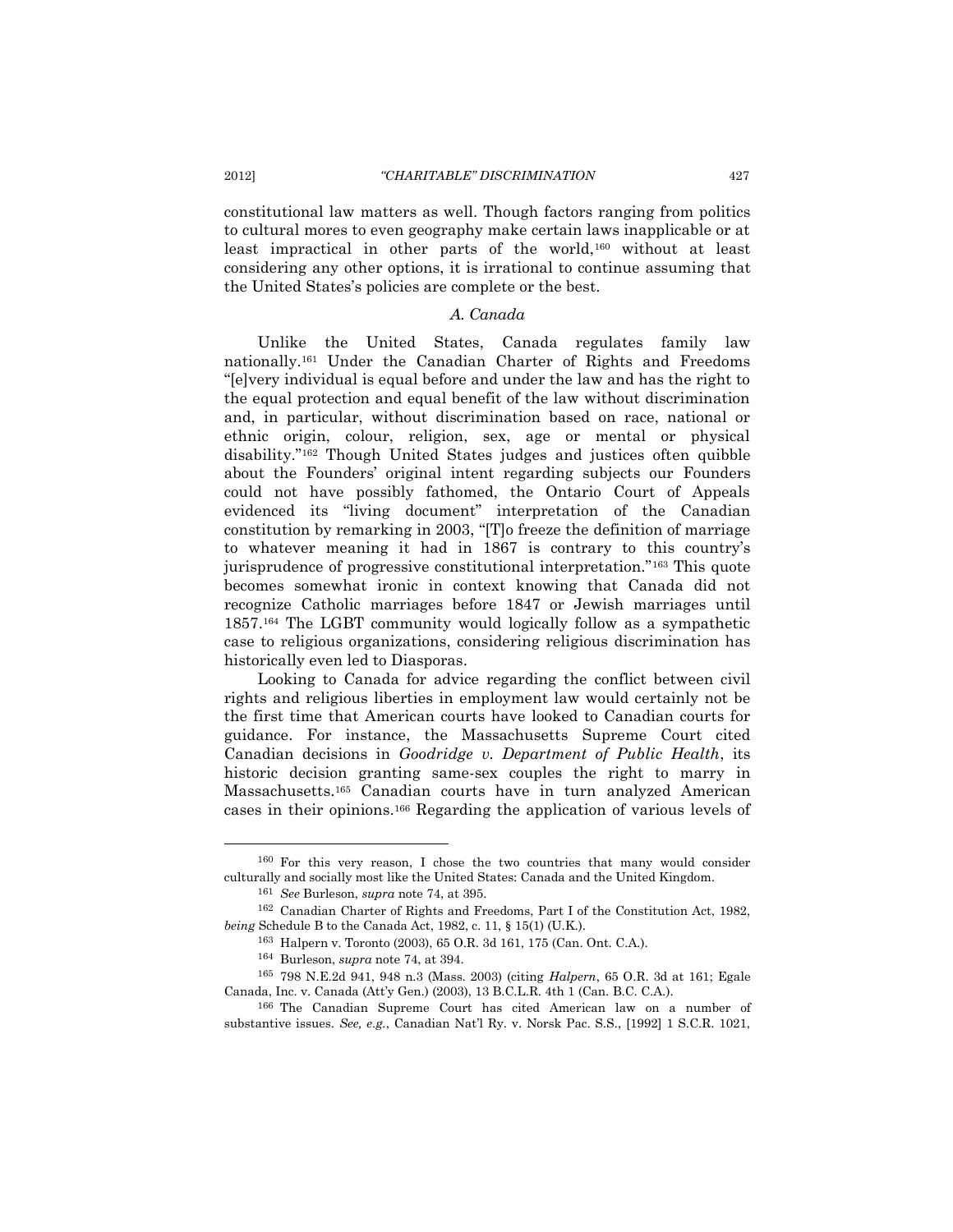scrutiny to laws in both Canada and the United States, Professor Burleson notes,

Section I of the Charter of Rights and Freedoms requires that there be proportionality and a rational connection between the objective of a law and the means selected to achieve it, a standard on par with the lowest level of scrutiny that federal courts in the United States apply to a law passed by the federal government.<sup>167</sup>

Though many viewed it as the result of an attempt to change its reputation rather than a genuine attempt to advance human rights, Quebec became the first North American jurisdiction to prohibit discrimination based on sexual orientation in 1977.<sup>168</sup> The Canadian Human Rights Act, originally passed in 1976, followed suit in 1996, adding an amendment to include sexual orientation—something the United States Congress has yet to add to Title VII.<sup>169</sup> As early as 1992, Canadian courts overturned laws discriminating against the LGBT community, such as bans on military service and restrictions on samesex partner employment benefits.<sup>170</sup> Though the United States did finally repeal its "Don't Ask, Don't Tell" policy amid much controversy in late 2010,<sup>171</sup> according to a report by the Human Rights Campaign, many other nations had already prohibited similar discrimination, including Australia, Austria, Belgium, Canada, the Czech Republic, Denmark, Estonia, Finland, France, Germany, Ireland, Israel, Italy, Lithuania, Luxembourg, the Netherlands, New Zealand, Norway, Slovenia, South Africa, Spain, Sweden, Switzerland, and the United Kingdom.<sup>172</sup>

A marriage commissioner in Saskatchewan, Canada was even fined by the Human Rights Tribunal after refusing to perform ceremonies for same-sex couples.<sup>173</sup> Though a decision like this still seems quite far off in the United States, American scholars should follow Canadian courts and statutes as they seem to be a good indication of our future, being only a few decades ahead of America's progress.

 $\overline{a}$ 

<sup>171</sup> Don't Ask, Don't Tell Repeal Act of 2010, Pub. L. No. 111-321, 124 Stat. 3515 (repealing 10 U.S.C. 654 § (2006)).

- <sup>172</sup> *See* Burleson, *supra* note [74,](#page-11-0) at 410.
- <sup>173</sup> Wilson, *supra* not[e 49,](#page-8-1) at 328.

<sup>1074 (</sup>Can.) (tort and contract law); Carey v. Ontario, [1986] 2 S.C.R. 637, 659–60 (Can.) (executive immunity); *see also* Gérard V. La Forest, *The Use of American Precedents in Canadian Courts*, 46 ME. L. REV. 211, 217 (1994) (Former Justice of the Supreme Court of Canada discussing the increasing use of American law by the Canadian Supreme Court in recent years).

<sup>167</sup> Burleson, *supra* not[e 74,](#page-11-0) at 396.

<sup>168</sup> *See id.* at 396–97.

<sup>169</sup> *Id.* at 397–98. *Compare* Canadian Human Rights Act, S.C. 2004, c. 14 § 3(1) (Can.) (making discrimination on the basis of sexual orientation a violation of human rights), *with* 42 U.S.C. § 2000e-2 (2006) (failing to make sexual-orientation discrimination an unlawful employment practice).

<sup>170</sup> Burleson, *supra* not[e 74,](#page-11-0) at 398.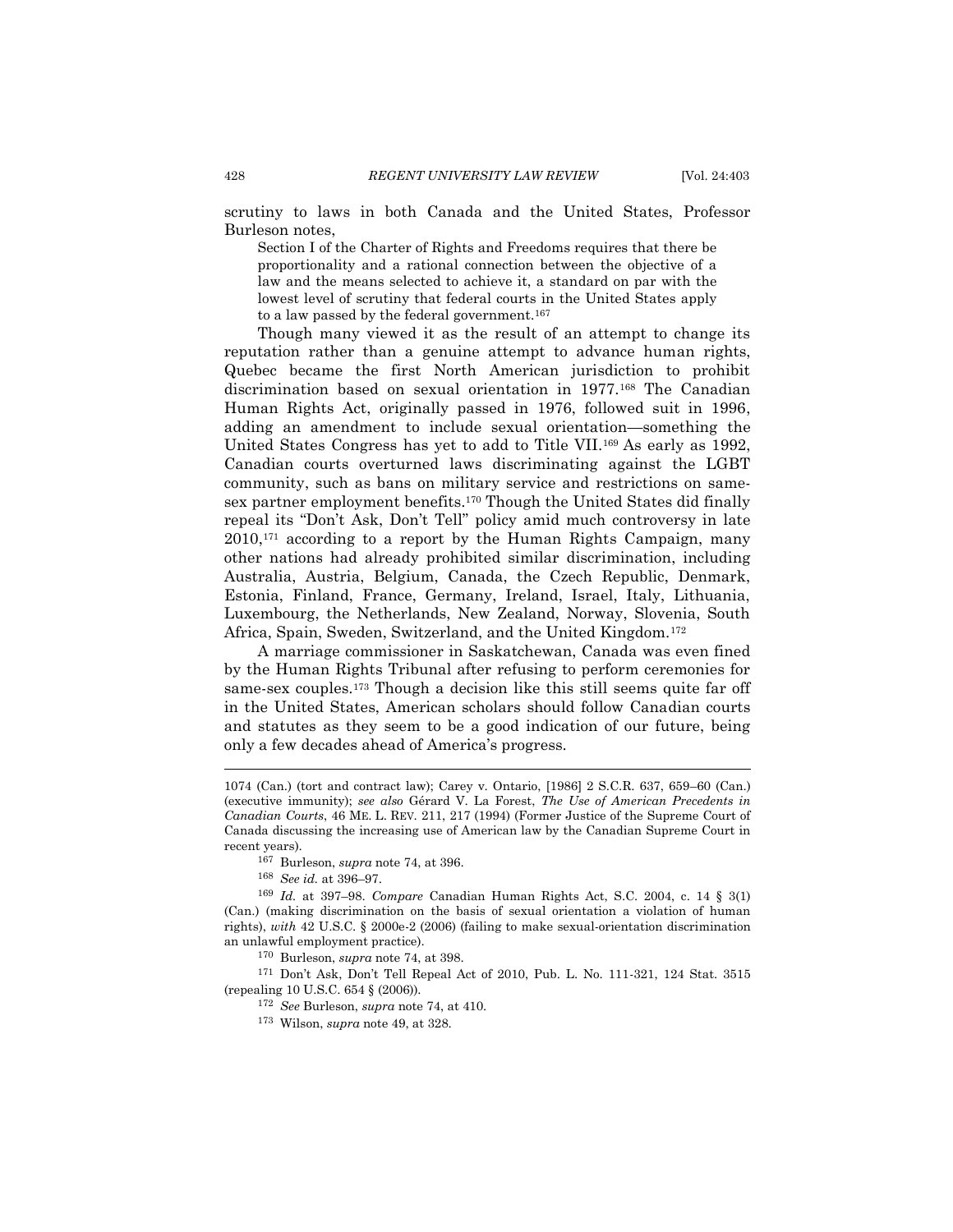Though Americans still vigorously debate whether sexual orientation is caused genetically or environmentally, one Canadian justice took a mature stance when he remarked that it is truly irrelevant, and the mere fact that society continues this debate only causes pain to those already downtrodden.<sup>174</sup> Overturning a ban on benefits to a same-sex couple in a forty-six-year relationship that straight couples who had been together only one year in Canada received, former Canadian Supreme Court Justice Gerard V. La Forest explained,

[W]hether or not sexual orientation is based on biological or physiological factors, which may be a matter of some controversy, it is a deeply personal characteristic that is either unchangeable or changeable only at unacceptable personal costs, and so falls within the ambit of [the Canadian Charter of Rights and Freedoms] protection as being analogous to the enumerated grounds.<sup>175</sup>

Many Americans still oppose same-sex marriage, and some still believe that employment discrimination is not wrong based on their own particular religion, but Canada shows compassion for sexual orientation in the same way it halted discrimination against religious minorities.

### *B. United Kingdom*

<span id="page-26-0"></span>Because the United Kingdom does not have a written constitution,<sup>176</sup> it is slightly more difficult to compare to the United States, yet it nonetheless is a leader in progress toward equality. The United Kingdom's Constitution comprises various documents, including "statutes, European Union legislation, the common law, and conventions."<sup>177</sup> Most notable for human rights progress in the United Kingdom, however, was the Human Rights Act of 1998, which incorporated the European Convention on Human Rights ("ECHR"). 178 Article 8 of the ECHR provides,

Everyone has the right to respect for his private and family life, his home and his correspondence. . . . There shall be no interference by a public authority with the exercise of this right except such as is in accordance with the law and is necessary in a democratic society in the interest of national security, public safety or the economic well-being of the country, for the prevention of disorder or crime, for the

<sup>174</sup> *See* Egan v. Canada, [1995] 2 S.C.R. 513, 528–29 (Can.).

<sup>175</sup> *Id.* 

<sup>176</sup> Peter Cumper, *The United Kingdom and the U.N. Declaration on the Elimination of Intolerance and Discrimination Based on Religion or Belief*, 21 EMORY INT'L L. REV. 13, 15–16 (2007).

<sup>177</sup> *Id.* at 16.

<sup>178</sup> Human Rights Act, 1998, c. 42 (U.K.); *see also* Cumper, *supra* note [176,](#page-26-0) at 16.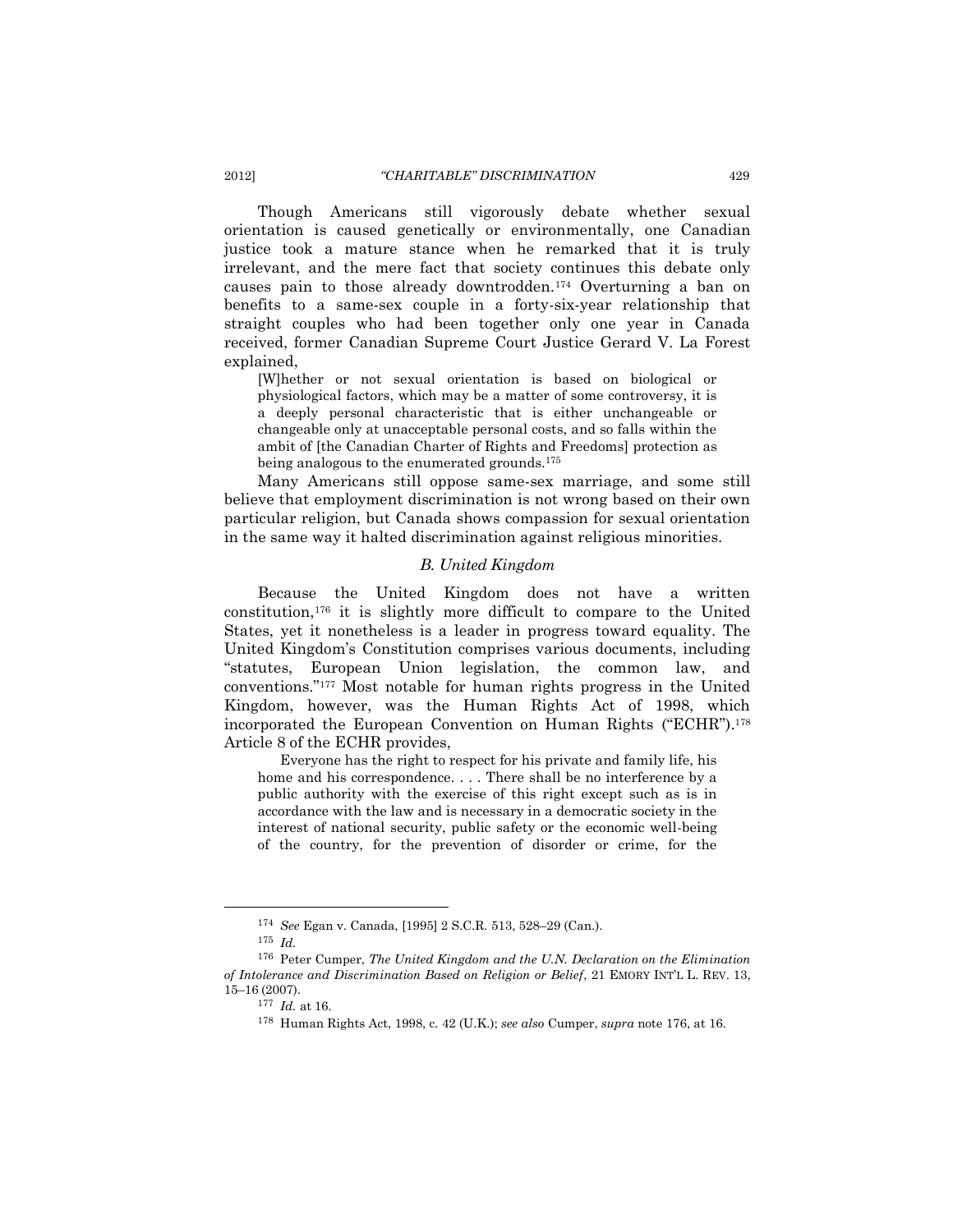protection of health or morals, or for the protection of the rights and freedoms of others.<sup>179</sup>

Though some might argue that the provision regarding the "protection of health or morals" might exclude the LGBT community, the European Court of Human Rights in 1981 used Article 8(2) to strike down Northern Ireland's anti-sodomy law.<sup>180</sup> Because the morality clause did not preclude same-sex relationships between consenting adults in that case, definitions of morality that discount the LGBT community could be considered merely subjective. Not everyone is going to agree with or approve of what everyone else does, but in a modern, civilized society, balancing harms suggests that one group's ideals do not justify discrimination against another. As Professor Burleson observed regarding Europe's leadership in recognizing human rights, "As new countries have sought membership in the European Union, each has had to address the substantial level of discrimination against sexual minorities that remained pervasive and legally sanctioned within its borders."<sup>181</sup>

#### **CONCLUSION**

Though LGBT employees can take comfort in the repeal of the discriminatory and expensive "Don't Ask, Don't Tell" policy<sup>182</sup> and the fact that even Belmont University has adopted a new non-discrimination policy in the wake of Lisa Howe's firing,<sup>183</sup> LGBT employees can still be fired just for being gay in twenty-nine states.<sup>184</sup> Because these discriminatory actions by  $501(c)(3)$  charitable organizations violate notions of freedom, equality, and public policy, the Internal Revenue Code should cease rewarding them with tax-exempt status now that we have several declarations that discrimination based on sexual orientation is against public policy. Professor Davids's response dwells on the novelty of these declarations, arguing that sexual orientation has not been a protected class for most of our nation's history,<sup>185</sup> but slavery,

<sup>179</sup> Convention for the Protection of Human Rights and Fundamental Freedoms art. 8, Nov. 4, 1950, 213 U.N.T.S. 222, 230.

<sup>180</sup> *See* Dudgeon v. United Kingdom, 4 Eur. Ct. H.R. 149, 151, 165–70 (1981).

<sup>181</sup> Burleson, *supra* note [74,](#page-11-0) at 404 (citing ROBERT WINTEMUTE, SEXUAL ORIENTATION AND HUMAN RIGHTS: THE UNITED STATES CONSTITUTION, THE EUROPEAN CONVENTION, AND THE CANADIAN CHARTER 95 (1995)).

<sup>182</sup> Don't Ask, Don't Tell Repeal Act of 2010, Pub. L. No. 111-321, 124 Stat. 3515 (repealing 10 U.S.C. § 654 (2006)); *see also* William Branigin et al., *Obama Signs DADT Repeal Before Big, Emotional Crowd*, WASH. POST (Dec. 22, 2010, 11:49 AM), http:// www.washingtonpost.com/wp-dyn/content/article/2010/12/22/AR2010122201888.html.

<sup>183</sup> Travis Loller, *Belmont Changes Policy After Gay Coach Protest*, USA TODAY (Jan. 26, 2011, 8:24 PM), http://www.usatoday.com/sports/soccer/2011-01-26-1707853827\_x.htm.

<sup>184</sup> *See supra* not[e 91.](#page-14-0)

<sup>185</sup> *See* Davids, *supra* not[e 5,](#page-0-0) at 444–53.